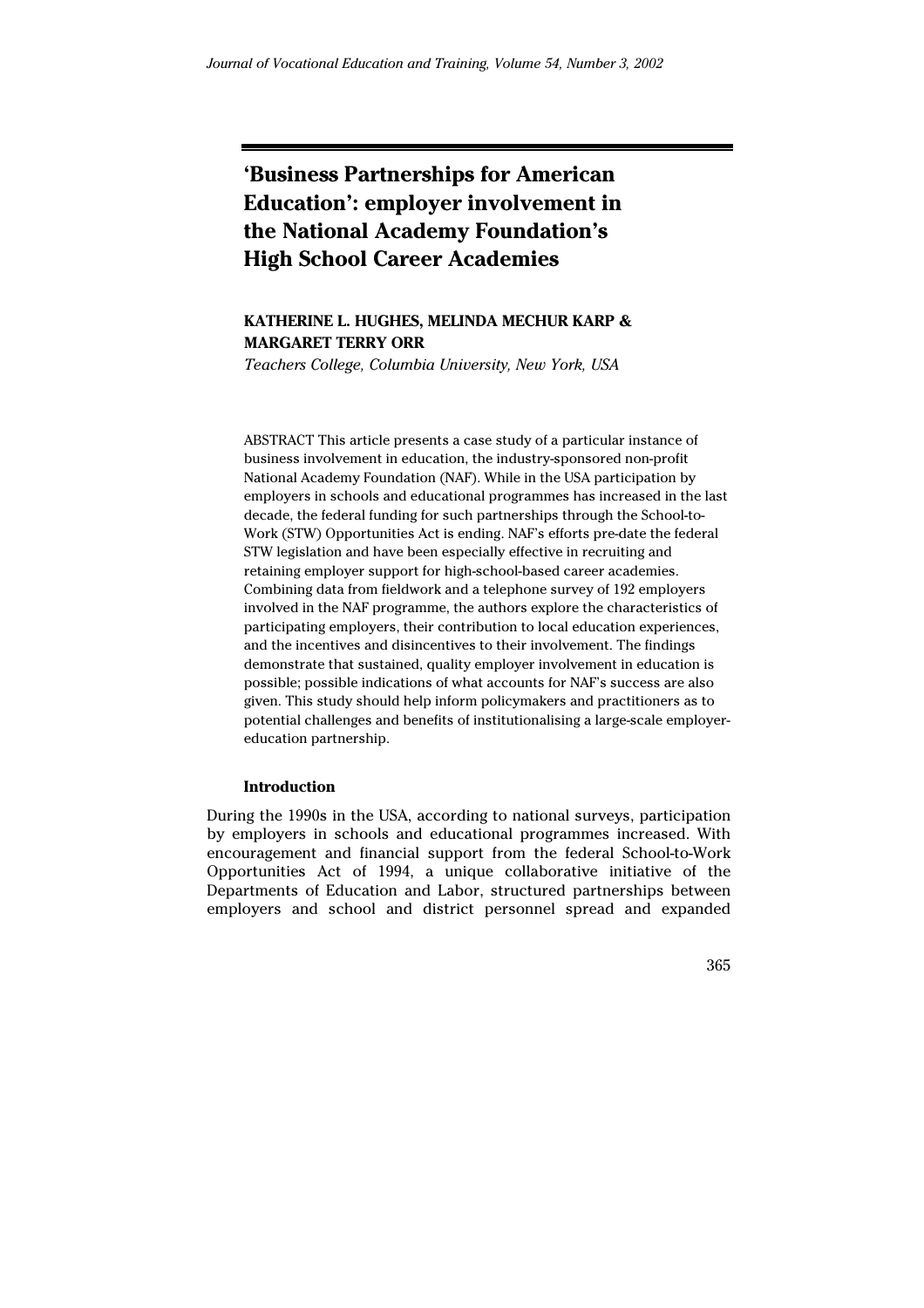throughout the country. Surveys of these partnerships show that, from the mid- to late-1990s, the percentage of schools receiving employer support across a wide range of activities increased and the number of business members per individual partnership also increased (Hershey et al, 1999; Hulsey et al, 1999). Another survey shows that participation in work-based learning activities, such as internships and mentoring, expanded among even those employers not participating in formal partnerships (Shapiro, 1999).

Research also demonstrates that employers, students and even some teachers are benefiting from their collaborations. Some controversy still exists in some circles over whether increased business participation in education is beneficial, with one conservative commentator calling for the protection of curricula and standards from 'inordinate business influence' (Miller, 2001). Yet the preponderance of the existing research indicates that school-business partnerships in the USA have been a success in both their implementation and impact (see Hughes et al, 2001, for a synthesis of this research). The challenge for the coming years is whether this new cooperation will continue as the federal school-to-work (STW) funding ends. With the recent downturn in the economy, exacerbated by the unknown long-term impact of the events of September 11, 2001, there is real concern that business provision of internships and different types of resources to schools will decline with business fortunes.

In the context of these important issues, we present a case study of a particular instance of business involvement in education, the industrysponsored non-profit National Academy Foundation (NAF). NAF's efforts pre-date the federal STW legislation, and have been especially effective in recruiting and retaining employer support for high-school-based career academies. NAF offers employers a national network of support that helps link them to local programmes, and offers them guidance in creating meaningful learning experiences for students and teachers. In return, involved employers provide funding, in-kind support, internship opportunities, and curriculum development assistance to local academy teachers and students.

We combine data from fieldwork at nine selected long-running NAF programmes, face-to-face interviews with participating employers, and a telephone survey of 192 involved employers, to examine employer support for this programme. More specifically, our focus is on exploring the characteristics of participating employers, their contribution to local education experiences, and the incentives and disincentives to their involvement. We also use other recent research on employer participation in educational programmes, particularly other employer surveys, for comparison purposes and to highlight the uniqueness of NAF-encouraged involvement. These findings should help inform policymakers and practitioners as to the potential challenges and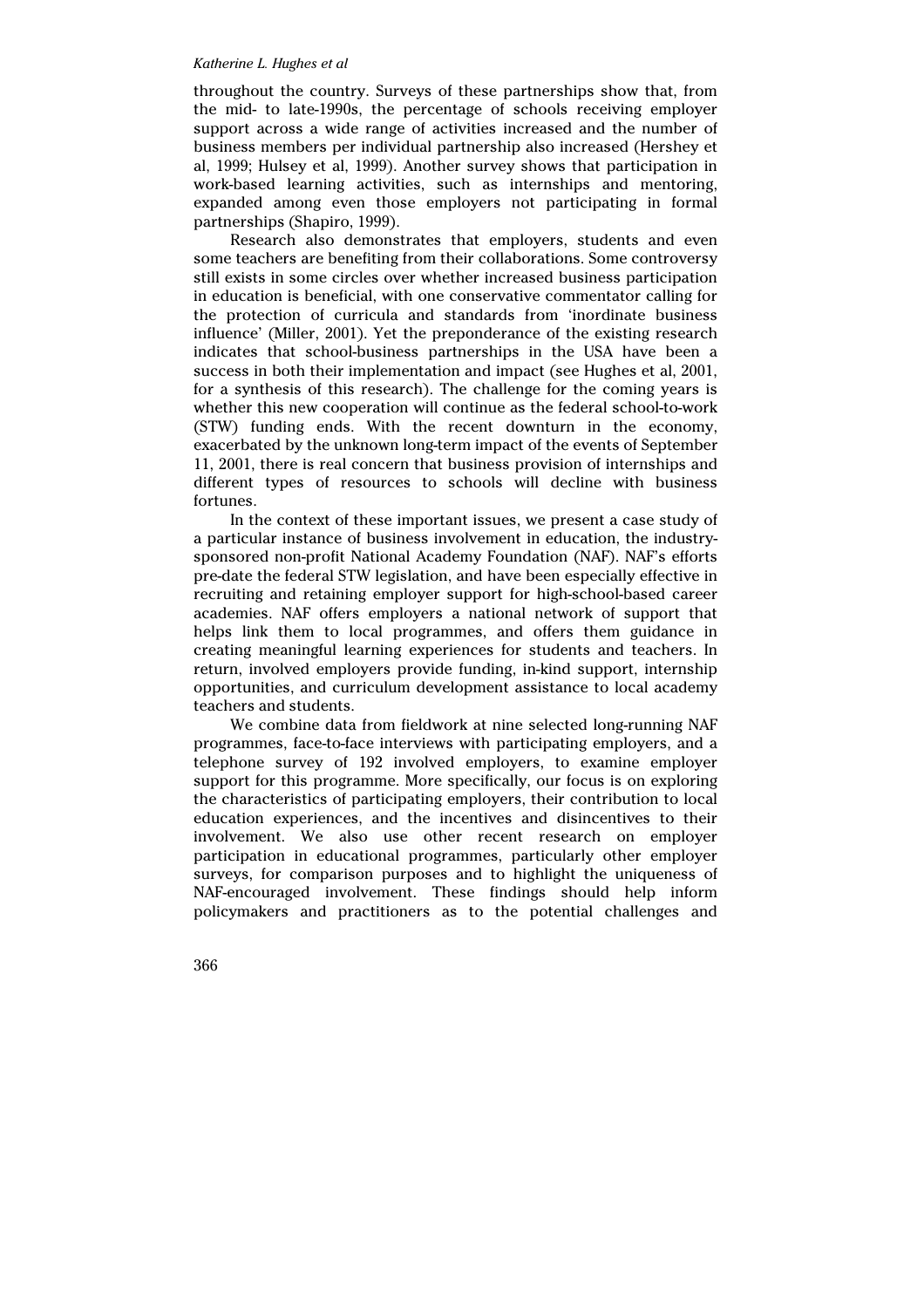benefits of institutionalising a large-scale employer-education partnership.

### **Literature Review**

Increased employer involvement in the USA education system has been seen as a way to provide young people with quality contextual learning experiences. Even among supporters of STW activities, however, there has been concern that partnerships between schools and businesses would be difficult to develop and would not be sustainable in the long term, due to skepticism that the employers would experience any benefits. Career academies, and NAF academies in particular, appear to be a successful model for creating and maintaining school-business partnerships. As such, academies can offer insight into the mechanisms that support deep employer involvement in schools, as well as potential ways to ensure that school-to-work partnerships remain sustainable over time. Before we turn to the particular mechanisms that support NAFaffiliated employer involvement, we look at three areas of literature that can inform the discussion: the growth of employer participation in education in the US, career academies in general and the NAF Academy model.

# *Employer Participation in Education in the USA*

In the USA in recent decades, there has been much debate and research on the preparation of America's youth for the transition from secondary school to postsecondary education and work. The 1983 report *A Nation At Risk* (National Commission on Excellence in Education) claimed that profound weaknesses in the education system were undermining US productivity and competitiveness. In the USA, many young adults were spending their early years in the workforce 'floundering': moving from one low-wage, dead-end job to another, rather than launching careers with growth potential (William T. Grant Foundation, 1988; Commission on the Skills of the American Workforce, 1990). A report from the US Labor Department's Secretary's Commission on Achieving Necessary Skills (SCANS) asserted that more than half of the nation's youth were leaving school without the capabilities necessary for finding and holding a good job (SCANS, 1991).

By contrast, relative international economic trends in the 1980s seemed to provide evidence that education systems that emphasised work-based learning, and that had strong ties to employers and the workplace, such as those in Japan and Germany, were more effective at preparing an entry-level workforce. The economic performance of these countries at the time and the stronger performance of their students, especially on math and science tests, seemed to suggest that the USA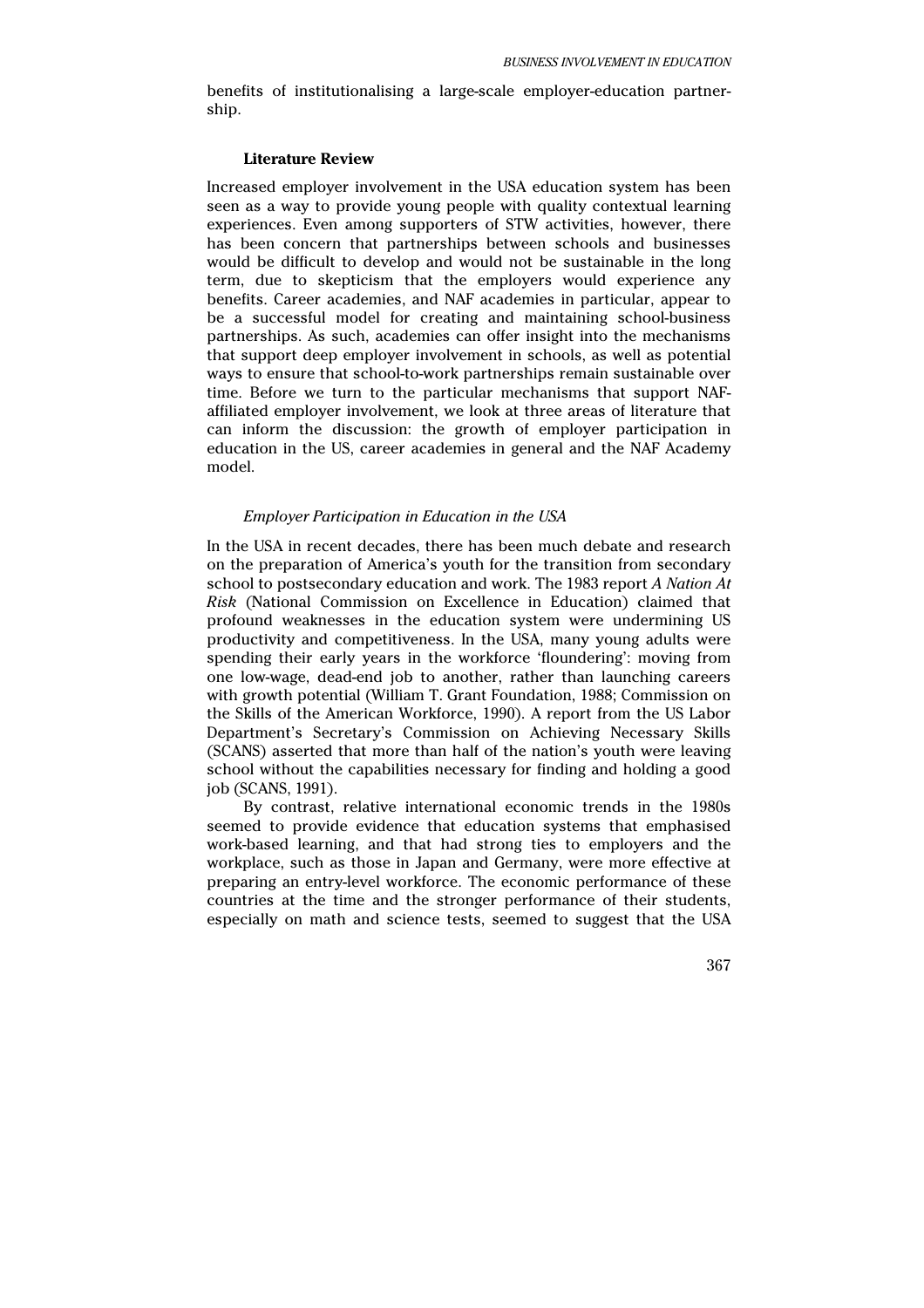might benefit educationally and economically by strengthening the connections between school and work (Dertouzos et al, 1989; Commission on the Skills of the American Workforce, 1990). The first SCANS report and a follow-up report proposed that the core competencies necessary for success in the workplace be integrated into the academic curriculum (SCANS, 1991, 1992). The now-classic book *Apprenticeship for Adulthood* (Hamilton, 1990) used the success of the German apprenticeship system to argue for reinventing such a system in the USA.

This national discussion catapulted a movement for federal efforts to create educational activities that could enhance American youths' entry into the workforce. In 1994, passage of the federal School-to-Work Opportunities Act (STWOA), with its goal of strong academic and occupational preparation for all youth, provided federal encouragement and economic support for business-education partnerships, and for various work-based learning activities. Although the Act was seen by some conservative groups as imposing vocational education, narrowlydefined, on all students (National Capital Strategies, Inc., 2001), the authors clearly saw it as a broader educational strategy in which pedagogies traditionally associated with vocational education and occupational themes would be used for general educational goals. Workbased learning played a central role. For example, the legislation supported 'a planned program of job training and work experiences' (US 103rd Congress, 1994) that would be coordinated with career awareness activities and academics in the classroom.

Any policy to expand or to improve the participation of employers in work-based learning must be based on an understanding of why firms would be willing to provide internships and other meaningful activities that could contribute to student learning. A 1995 volume of papers from a conference on this topic presented the possible incentives and disincentives to widespread employer participation (Bailey, 1995a). Bailey concluded that the possible incentives could be divided into philanthropic, individual (self-interested) and collective ones.[1] According to his analysis, employers may decide to provide work-based learning placements for philanthropic or altruistic reasons, such as to reach out to the community or to help youth. They may become involved in STW activities based on their belief that their individual firms would benefit through the use of student interns as low-cost temporary help or through resultant positive public relations, or because, while their company might not benefit immediately or directly, increased cooperation between employers and schools would help to generally strengthen the labour supply and therefore improve the overall economy. Bailey wrote that purely philanthropic motivation would probably not be enough to sustain a large and intensive work-based education system and noted that 'one of the most common arguments for improving education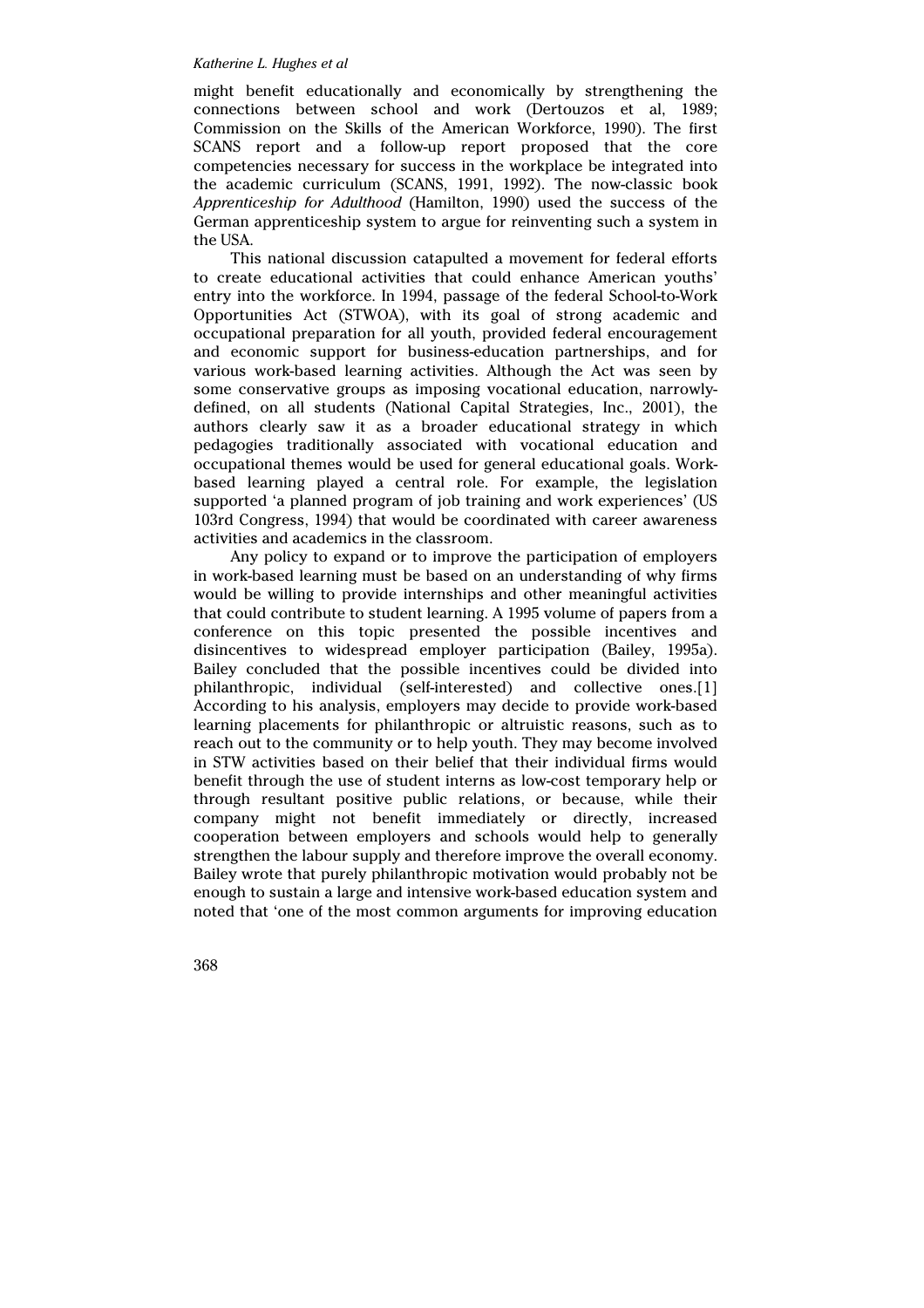in the United States is that employers lack a skilled workforce' (1995b, p. 20).

Even with this range of potential motivations, many analysts were skeptical about whether enough employers could be recruited to provide work-based learning opportunities for a substantial number of students (Klein, 1995; Office of Technology Assessment, 1995; Stern, 1995), one writing that 'the prospects for widespread employer participation seem bleak' (Osterman, 1995, p. 79). Mathematica Policy Research's (MPR's) study of the demonstration sites that were a model for the STW legislation found that the implementation of youth apprenticeship programmes posed 'a substantial burden on employers' and raised doubts about the potential for widespread employer participation (Hershey & Silverberg, 1993, p. 9).

Yet Jobs for the Future's National Youth Apprenticeship Initiative, a study of 10 programmes around the country from 1991 to 1994, found that while most of the programmes began with a focus in one industry, almost all increased the number of participating industries and occupational areas over time (Kopp et al, 1995). Other studies increasingly demonstrated that programmes were having success in recruiting employer partners (Lynn & Wills, 1994; Wieler & Bailey, 1997; Hughes, 1998). Cappelli et al (1998) fielded a national survey of employers and found that in 1997, 26% of all US establishments employing 20 or more people were participating in a school-to-work partnership, and 39% were participating in some form of work-based learning.

As increasing numbers of businesses became involved, researchers turned to three basic questions:

- who are the participating employers and are they different in significant ways from non-participants;
- what do the employers contribute or, more specifically, what is the intensity and educational quality of their participation;
- what are firms finding to be the costs and benefits of their participation?

This last question is related to firms' motivations for ongoing involvement.

A study of participants and non-participants in three states found that large firms, non-profit and government establishments, and those with more progressive human resource practices were more likely to participate (Bailey et al, 2000). A Florida statewide survey found, on the other hand, that smaller employers were more likely to participate (Haley, 2001). Both of these studies found employers from a wide range of industries involved. With regard to what the employers contribute, more than one study has found that work-based learning placements for interns tend to be different from the typical after-school jobs youth have (NCPI,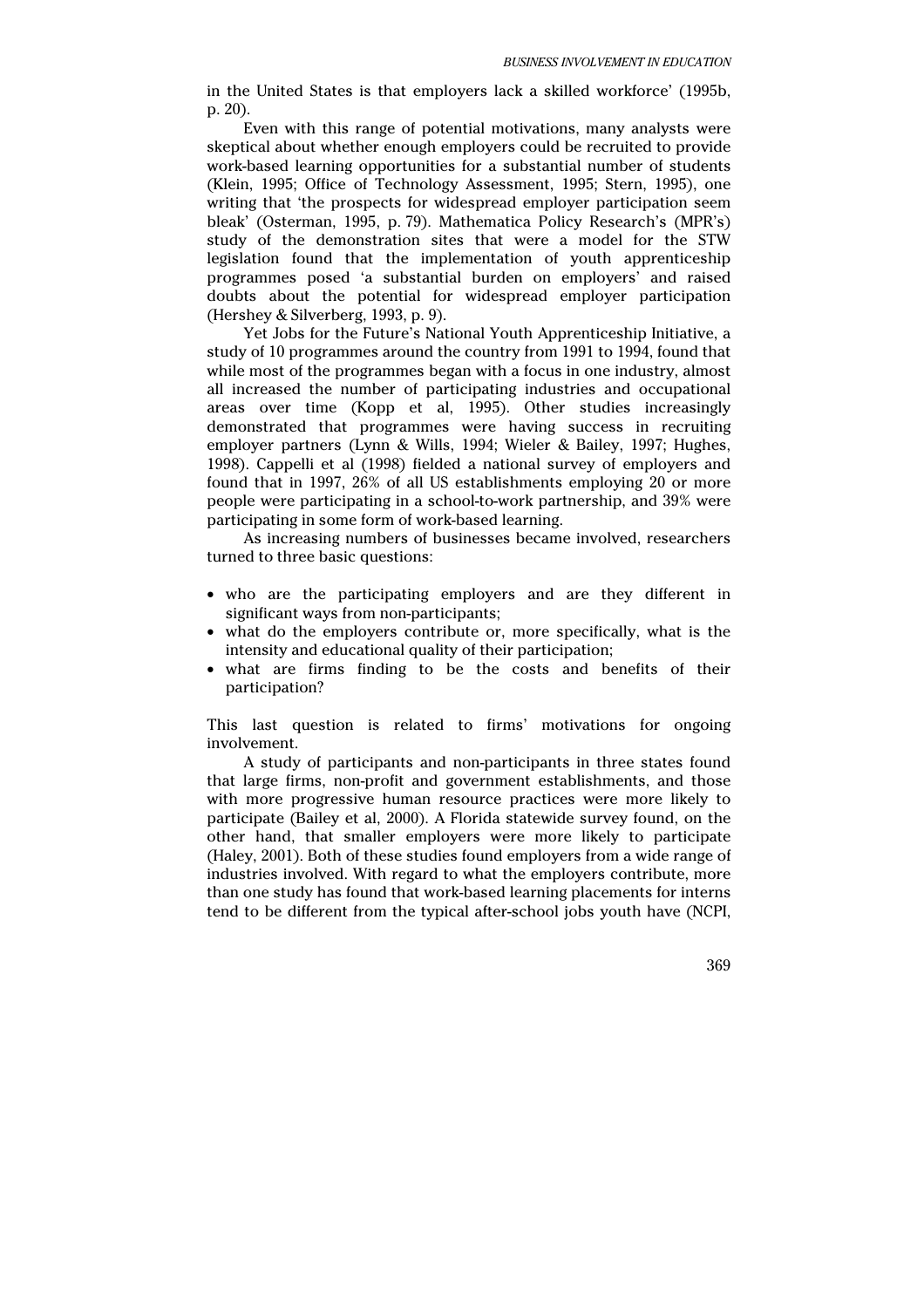1997; Bailey et al, 2000). Students in paid school-related positions reported that they spent more time being trained and discussing possible career options with their employers than did students in non-schoolrelated positions (Hershey et al, 1999).

Concerning the costs and benefits to participation, one study found that the benefits to employers of interns, such as the value of student labour, and reduced recruitment and training costs for those interns who are hired permanently, can be higher than the costs, but this is not necessarily always the case (Bassi & Ludwig, 2000). Whatever the expense, recent surveys of participating employers find that they are overwhelmingly satisfied with the performance of their student interns (Westchester Institute for Human Services Research, Inc., 1998; Almeida et al, 1999), and would recommend participation to other employers (Phelps & Jin, 1997).

Research has also demonstrated unanticipated benefits to some firms: some of the workers who supervised and mentored the young people were experiencing improved management skills, more enjoyment of their jobs and greater attention to their own skill development (Kazis & Goldberger, 1995). Orr (1997) found that participation in youth apprenticeship programmes could bring about organisational changes, with firms altering educational and training approaches for their own workers based on their experiences with high school apprentices.

In explaining what appears to be better-than-expected success in expanding employer involvement in education, some analysts give credit to intermediary organisations or individuals, many funded by the schoolto-work legislation, that help broker the new relationships between the business and education communities (Kazis & Pennington, 1999; American Youth Policy Forum and Center for Workforce Development, 2000). Programmes are often better able to engage employer partners when they have funds to support a full-time, non-teaching liaison to the firms, as well as a structured way for employers to be involved, such as through advisory board membership (Kemple et al, 1999).

### *Career Academies*

The federal school-to-work legislation, in framing its intent for employer participation in career-transition activities, did make mention of preexisting models of employer-education cooperation. Career academies, in particular, were listed as one of several promising school-to-work programme models, in that they combine academic and occupational skill development, provide work-based learning through internships and other career exploration activities, and have employer participation. While career academies across the country vary, they generally share three basic features: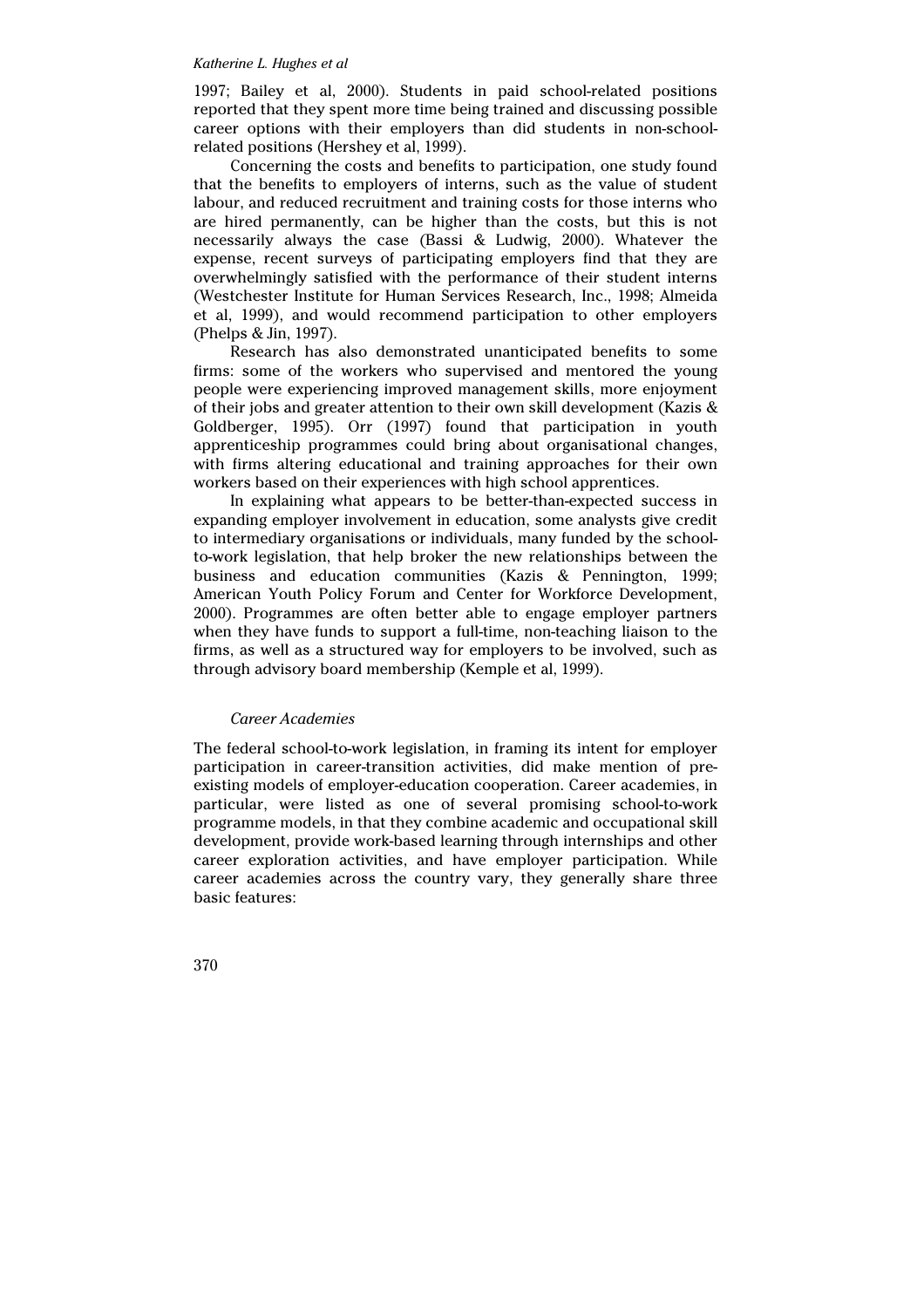- they are small learning communities, meaning that they comprise a cluster of students sharing the same teachers and classes (but not necessarily for all classes);
- they combine a college-preparatory curriculum with a career theme (such as finance, travel and tourism, or health);
- they have employer partners, who often supply internships as well as other types of support (Kemple & Rock, 1996).

The first academy, an electrical academy, was established in 1969 in Philadelphia; there is now a network of 29 academies operating in that school district. In the early 1980s academies were developed in California and, with state support, the California Partnership Academies have flourished, with 290 academies statewide as of 2000 (Stern et al, 2000). The state has stipulated that some portion of the students enrolled must be at-risk. Also in the early 1980s, the American Express company sponsored the first Academies of Finance in New York City and, in 1987, the first Academies of Travel and Tourism in Florida and in New York. With additional corporate sponsorship, the National Academy Foundation (NAF) was chartered in 1989, and now provides curriculum, technical support and professional development for almost five hundred academies nationwide.[2] More recently, a number of states and local districts, including Illinois, Atlanta, Seattle and Washington, DC, have encouraged and funded the formation of career academies (Stern et al, 2000). With the STWOA in the 1990s, interest in career academies increased dramatically and their rate of growth accelerated so that it is estimated that over 1000 academies and possibly two to three times that number are now operating nationwide (Stern et al, 2000).

Continued research demonstrating the positive impact of academies has contributed to their proliferation. The Manpower Demonstration Research Corporation (MDRC) is presently conducting a longitudinal random-assignment study of the impact of career academies. Their results so far find that the programme creates a community of support for students, as well as teachers. For students, higher levels of interpersonal supports and increased participation in career awareness enhanced student motivation and long-term educational and career goals (Kemple, 1997; Kemple & Snipes, 2000). At-risk participants in the academies had better attendance and lower dropout rates than control group students (Kemple & Snipes, 2000). However, a follow-up study, released in early 2002, showed that the advantages to the academy students had largely disappeared by the fourteenth month following their scheduled high school graduation (Kemple, 2001). Other evaluations of the academy model, albeit lacking MDRC's rigorous design, have examined high school, post-secondary and employment outcomes (for reviews of these studies see Stern et al, 1992, 2000; Hughes et al, 2001; see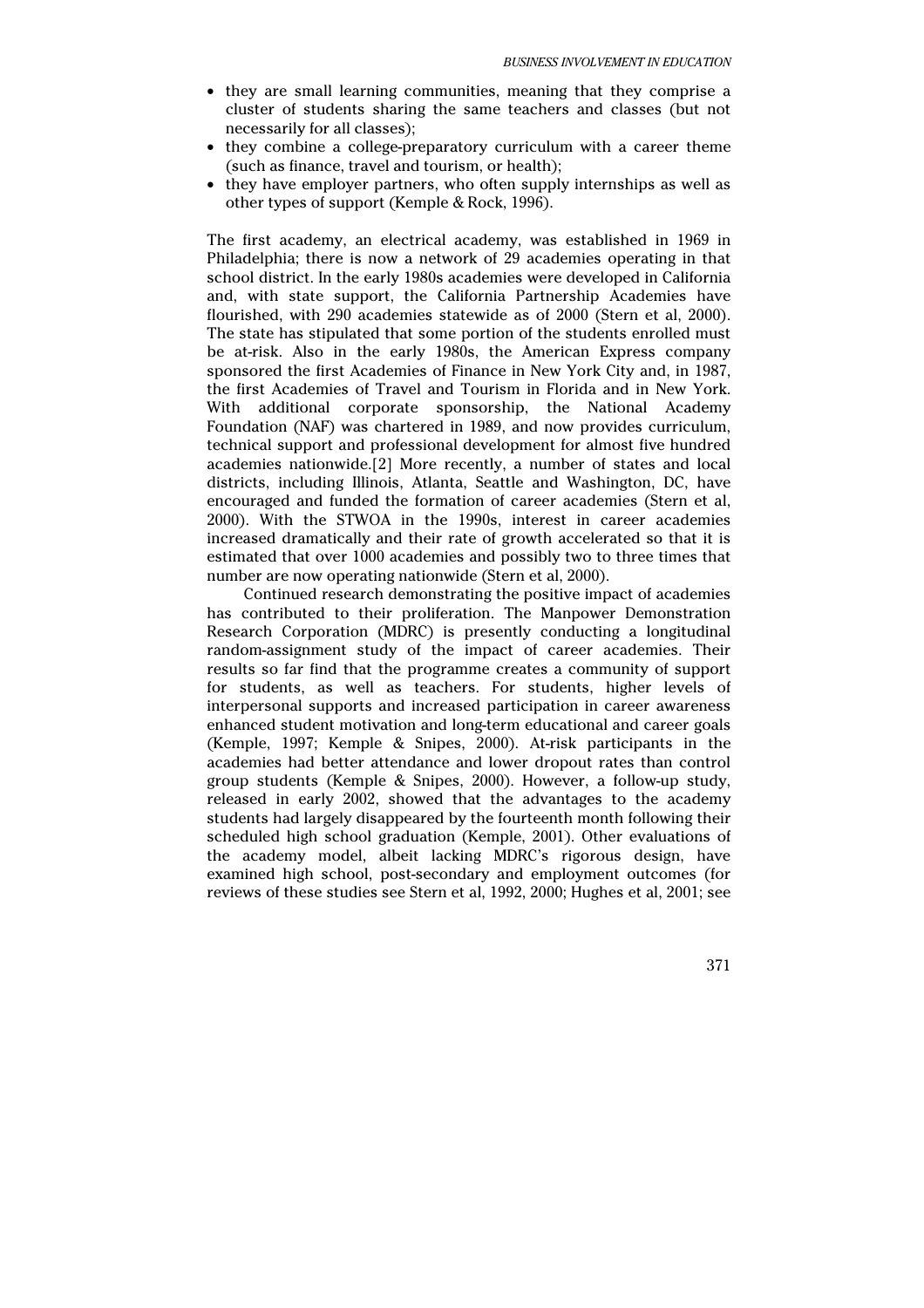also Linnehan, 1996). Some of the evidence on career academies' effectiveness in academic and career preparation is quite promising.

The little research that exists on employer involvement in career academies seems to indicate that employers offer broad, long-term support to schools. MDRC did examine their sites' employer partnerships and found that while each programme had succeeded in engaging a group of local employer partners in supporting academy activities, there was much variation in terms of the management structure of the partnerships and the staff dedicated to them (Kemple et al, 1999). Other research on career academies has not focused on employer involvement, indicating that this is an area that could benefit from further study.

## *The National Academy Foundation*

The National Academy Foundation began as the Academy of Finance, an educational programme conceived by a leading business executive in the early 1980s. Sanford I. Weill, then chairman of Shearson Loeb Rhoades, a leading New York City brokerage house and financial services firm, saw a way to prepare needy young New Yorkers to fill entry-level back-office positions in the financial services industry. Through a combination of coursework in accounting, economics, computer science and finance, together with a variety of work-based learning experiences in the industry, a pipeline of young people would be prepared for careers in the industry.

Through a partnership with the New York City Board of Education, the first Academy of Finance (AOF) was begun at John Dewey High School in Brooklyn in 1982. The programme grew in New York and spread to other states. In 1987, a new programme, the Academy of Travel & Tourism (AOTT) began in two states, sponsored by American Express. As the programmes proliferated, it became necessary to create a national office to coordinate the expansion and provide quality control. In 1989 the National Academy Foundation (NAF) was formed, with business executives, labour representatives, and educators on the board of directors. NAF currently has 470 academies[3] operating in 40 states and the District of Columbia, plus an Academy of Finance in London. A new academy, the Academy of Information Technology, was begun in 1999. The national, New York-based organisation has not received any of the federal school-to-work funds; however, school-to-work monies distributed through the states have contributed to the support and expansion of some of the local academy programmes.

The story of NAF has been told in detail elsewhere (Hamilton, 1990; Stern et al, 1992), the important point is that the programme was conceived and initiated by a business executive. The national board has remained strong, with well-known corporate leaders participating. To ensure that individual programmes have close industry ties, programmes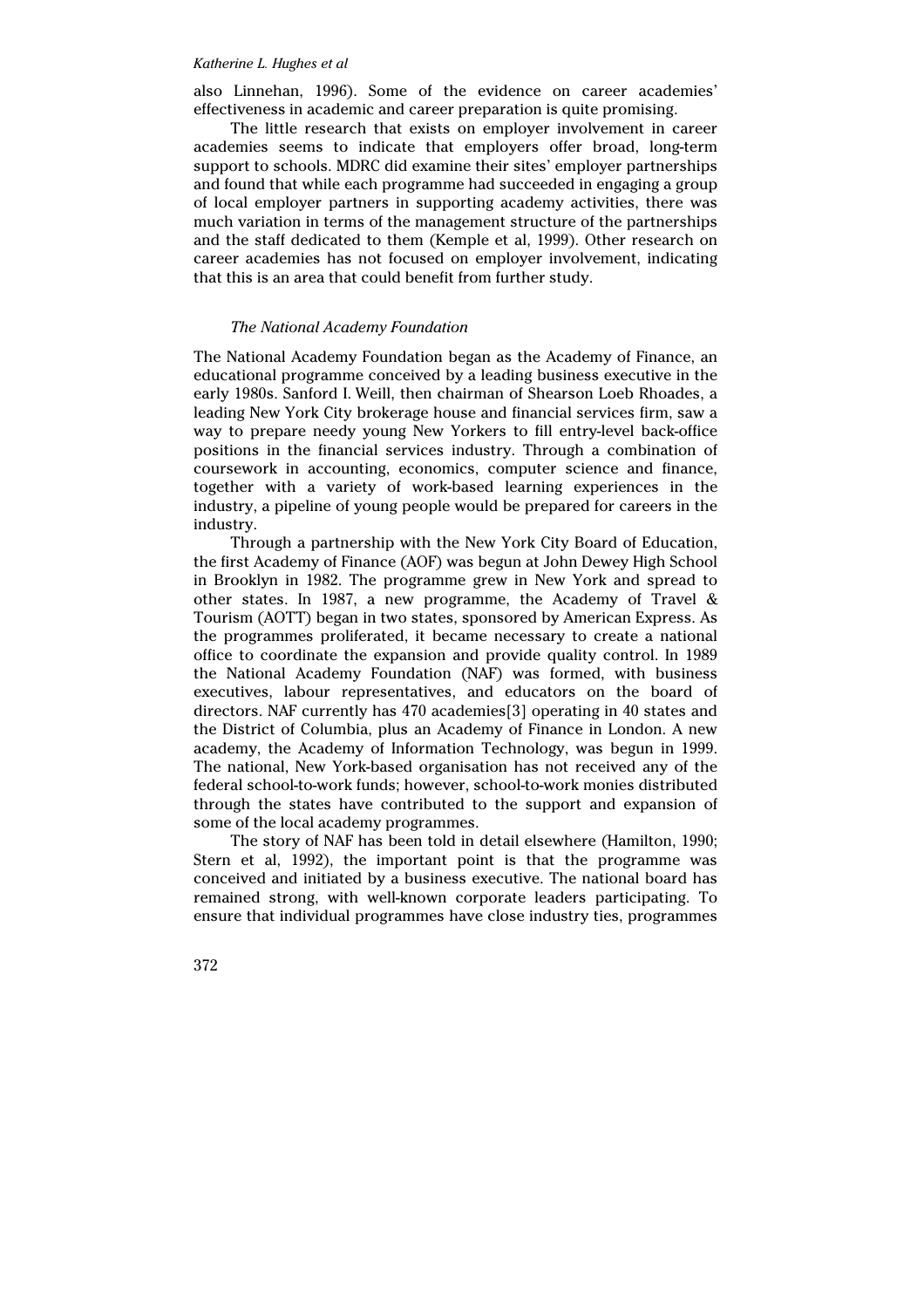must have their own local, business-based advisory boards. The roles of local advisory board members vary, but many help to raise funds for programme activities, consult on curriculum and other programme content, and most importantly, provide paid summer internships for students and sometimes work-based learning experiences for teachers as well. Two years ago, NAF hired a National Director for Business Partnerships, who provides support and assistance to the local boards across the country.

Some research has already been conducted on the NAF programmes. A follow-up survey of New York City Academy of Finance graduates in 1990 found a very high rate of college attendance – 89% had attended 4-year colleges or universities, and nearly a third had completed their degrees (Orr, 1990). A 1995 study conducted by the Academy for Educational Development (AED) of the Academies of Travel and Tourism surveyed programme graduates between one and four years out of high school and found that 90% had enrolled in post-secondary education or training upon high school graduation (Orr & Fanscali, 1995). Additionally, over three-quarters were working at the time of the survey, regardless of their enrollment in post-secondary education and 40% were in travel- and tourism-related fields. Although no comparison group was included in this study, the results indicate a high level of post-secondary education and labour force participation among academy graduates.

As in career academy research in general, previous research on employer involvement in NAF-sponsored academies is sparse. Thus, the present study offers an important contribution to the literature regarding employer involvement in education and in the NAF academy model in particular.

# **Research Questions**

Until now no research had been conducted wholly on the employer participants of the NAF programme; previous studies included employers from a variety of academy or other school-to-work models (just two of the programmes in the MDRC career academy study are NAF programmes). How a national network serves to encourage or shape participation has not been studied. Examining employers who are part of a national network also reduces programme variation that can influence employer involvement. In addition, as the programme has expanded, NAF itself has become interested in examining their own employer partnerships more closely.

The present study was undertaken in order to examine:

• who the participating employers are – what sector they are in, how long they have been participating, and so on;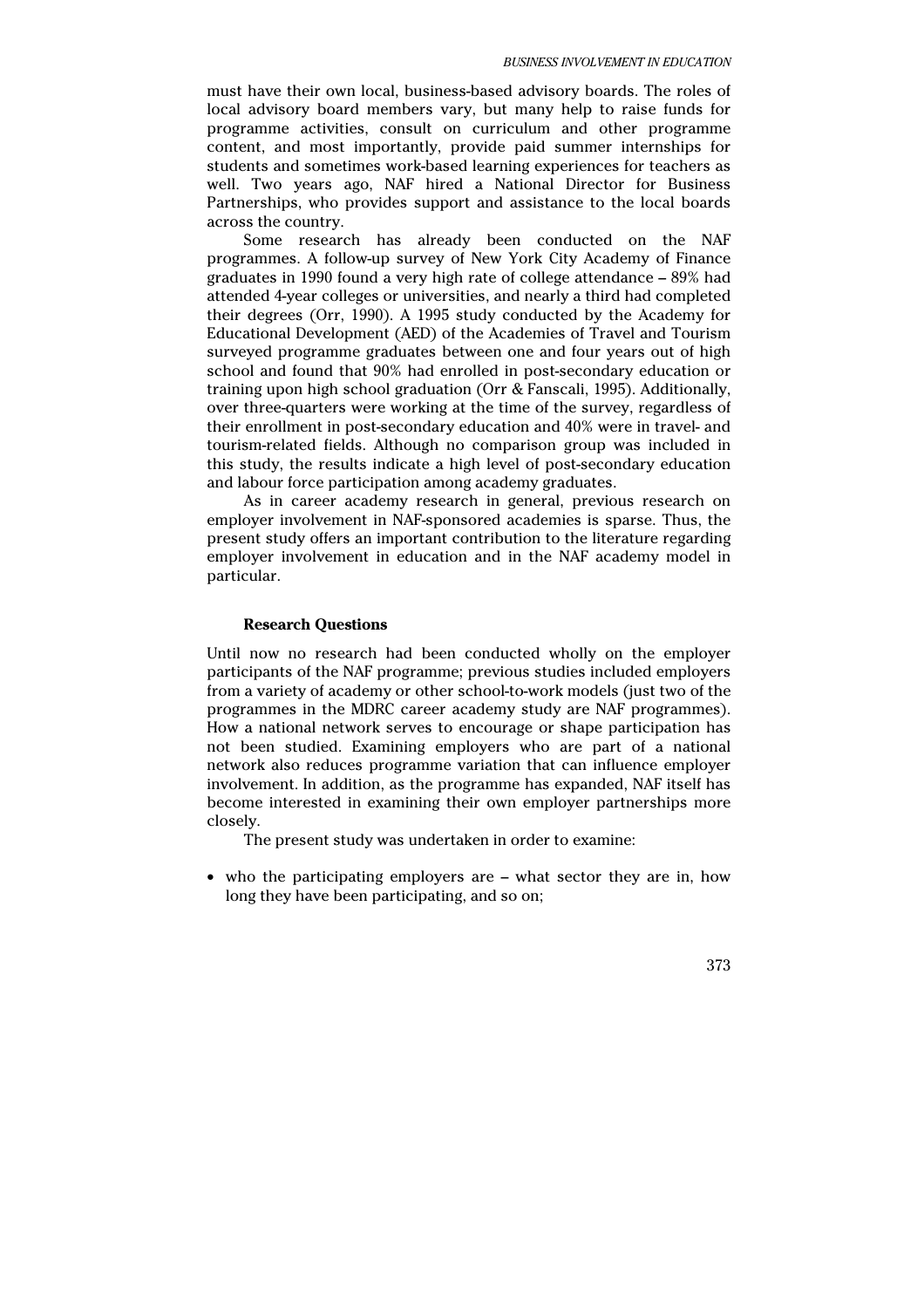- what the participating employers do what are the ways in which they support the programme;
- why the employers participate what are their motivations for becoming involved and staying involved, what are the benefits to their involvement, what are the perceived barriers and/or drawbacks to involvement.

These research areas closely follow other recent research on employer partnerships with education for comparative purposes. Given NAF's unique history as an employer-initiated, well-established non-profit running educational programmes, it is instructive to understand the views and substance of participation of the employers in their network. The longevity and expansion of NAF's academies allow researchers to investigate the mechanisms that encourage stable, long-term and even growing employer support. Thus, beyond NAF's interest in these data, our findings can help to inform policymakers and educators as to the ways in which employers perceive their involvement in education. This can be used to strengthen existing school-business linkages and create new ones. Particularly in light of the concern that newly formed partnerships will fade with the end of the federal funding from the schoolto-work legislation, understanding employer motivation for involvement can help states and local school districts continue the momentum that the legislation began.

# **Methodology**

This article draws on research conducted for the National Academy Foundation (NAF) on 10 geographically dispersed, long-running career academies. The career academy programmes, all affiliated with the National Academy Foundation, include seven academies of finance and three academies of travel and tourism. The sites were selected based on diversity of geographic region, diversity of student background characteristics and longevity.[4]

The research relies on two primary sources of data:

- a telephone survey of 192 participating employers;
- case studies of each high school's career academy programme, which included in-depth interviews and focus groups with teachers, administrators and students, selected classroom observations, review of relevant documents, and face-to-face one-on-one interviews and focus group interviews with participating employers.

One site at the time of our study had decreased its focus on the workbased learning aspect of the programme and had little structured employer participation, so only nine sites are represented in this article.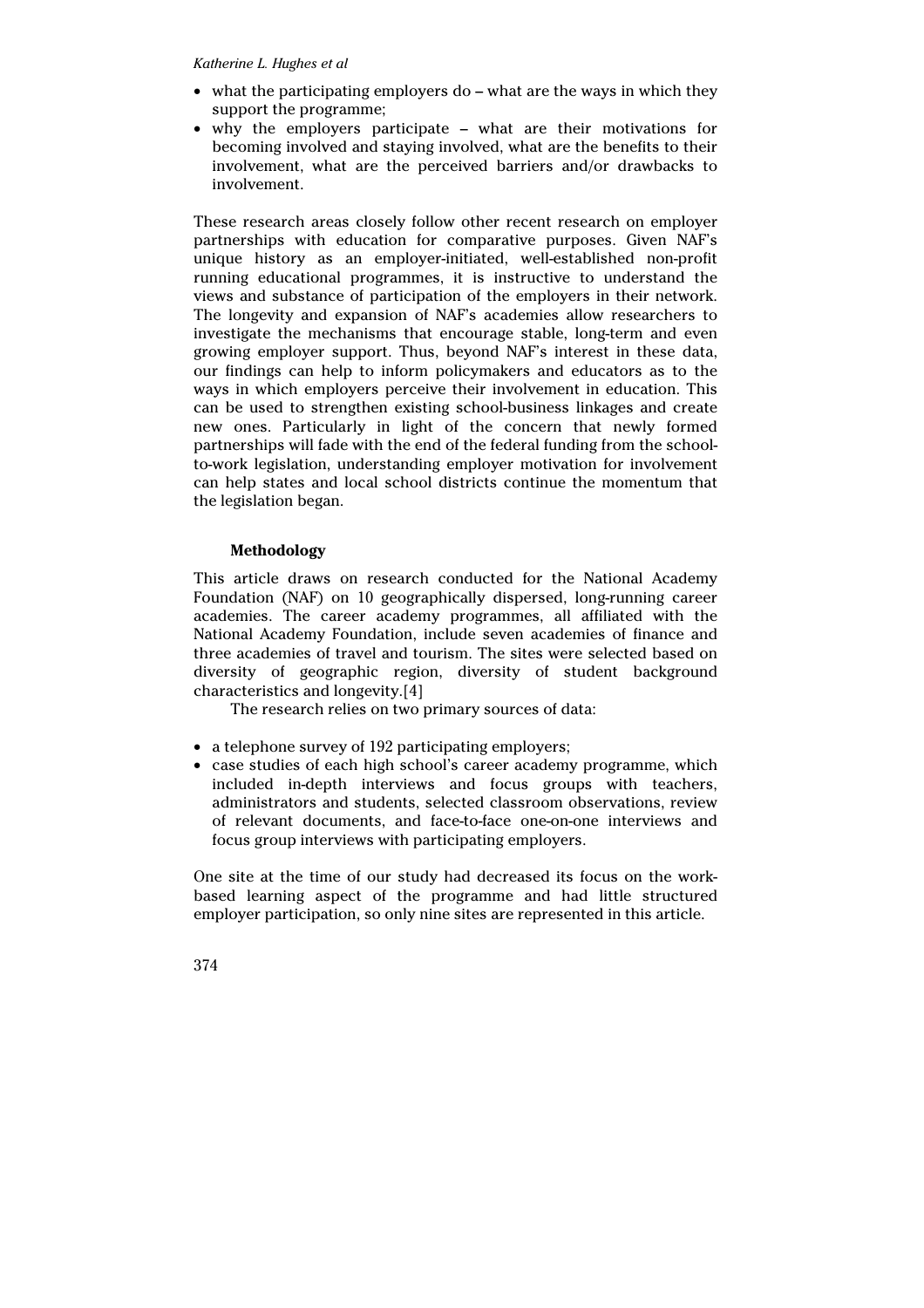We developed an employer survey, drawing several questions from previous surveys of employers participating in work-based learning programmes for comparison purposes (see Bailey et al, 2000; Haley, 2001). The questions were written to gain information on the characteristics of the participating employers, the ways in which they participate, and the motivations for their involvement.

At each site, we were provided with a list of current members of the local advisory board, as well as any other employers who had provided internships to students during the summer of 2000. We received a list of 347 names from the nine sites. The survey was fielded by telephone and the responses tabulated by a professional survey research firm. Surveys were conducted during the fall of 2000. In all, 198 employers were located and interviewed, for a total of 192 completed, usable questionnaires. As shown in Table I, our response rate was 62%.

| Completed surveys<br>192            |
|-------------------------------------|
| Not completed                       |
| Located, no NAF participation<br>50 |
| Refusals<br>9                       |
| 66<br>Not located                   |
| Never reached, reason unknown<br>26 |
| Response rate<br>ናን%                |

\* Because occasionally there were interns working for the same parent corporation, but at different locations, we considered each location of a firm as the unit of analysis. We were given a total of 347 names at 311 firm locations; all individuals were contacted in order to complete surveys for each location. For example, at one location, an executive could have completed the survey section pertaining to advisory board participation, while a human resources manager completed the section about internship coordination, resulting in one completed survey.

Table I. Response rates.

While the surveyed employers are likely somewhat representative of all of those participating in the nine programmes, it is likely that they are not representative of the population of NAF employers participating in all 470 programmes nationwide, due to our strategic site selection. New employer participants involved with younger programmes might have characteristics and motivations different from our sample. Additionally, the sample consists only of active NAF employers, and therefore cannot speak to any differences between current employers and those who no longer participate. Still, a snapshot of employers from these long-running sites can offer insight into retaining employer involvement over time, which is of potential usefulness to employer-education partnerships everywhere.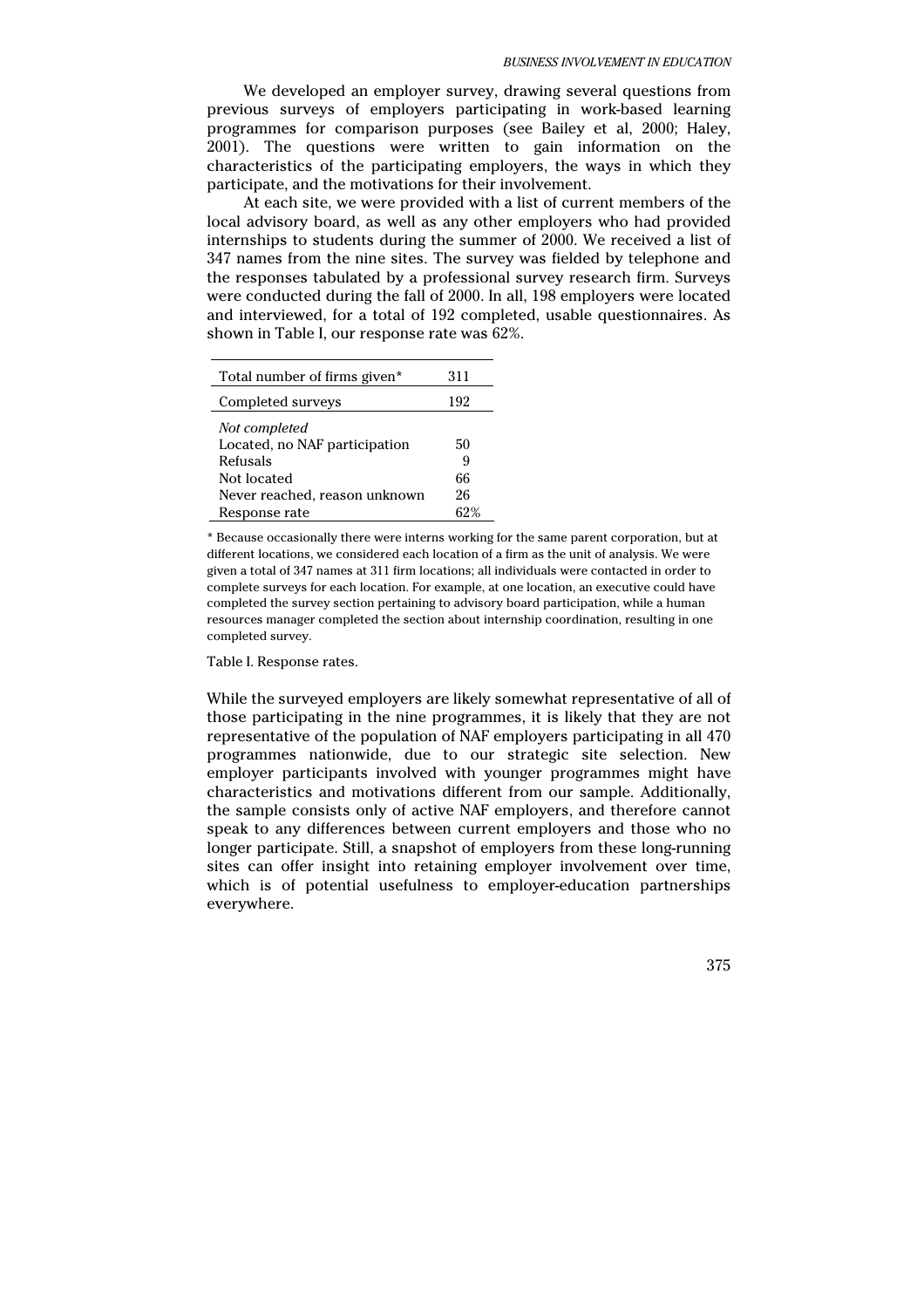In addition to the survey, a one- or two-person research team visited each high school's academy programme either in the spring or fall of 2000. During the site visits, the researchers interviewed the programme coordinator, a sample of academy teachers (individually or in groups), groups of students (where possible), a selection of employers (individually or in groups), the principal and other relevant staff. They observed two or more academy classes, and collected relevant academy programme documentation. The interviews and observations were guided by semi-structured data collection guides. These guides were designed to collect information on the implementation and operations of all core academy programme components, programme management, student and staff benefits, and any other relevant information.

Survey data were analysed using basic statistical techniques, in order to allow for comparison with prior research. Because of the small number of respondents and the lack of a comparison group, only descriptive analyses were performed and only inferential conclusions can be drawn. The findings from the fieldwork were integrated into standardised case studies, which were used for comparison across sites. Results were triangulated among data sources.

# **Findings**

The findings are organised into the following areas. We first describe the characteristics of the NAF employers, using other studies of employers participating in work-based learning for comparison. We then discuss the ways in which the employers are involved, again using relevant comparisons. Next, we move to the motivations and incentives of the employers for their involvement. Finally, to give a sense of the effects of the employers' participation, we include a brief discussion of how the schools, teachers, and students involved in the NAF academies benefit from the employers' contributions, based upon our own related research. We include illustrations from our field visits to the programmes.

# *Characteristics of Participating Employers*

Of the 192 employers surveyed, 122 said they served on a local advisory board and 128 said they provided summer internships to students (the two are not mutually exclusive categories and 36% of the sample said that their firm did both). When asked how they first became involved with the programme, the majority (53%) responded that they became involved through the local Academy programme. About 30% were recruited through the national organisation, and much smaller percentages replied that they were recruited through another employer, an intermediary organisation, or a current or former student (not shown). That the majority were recruited locally indicates that the site-based programme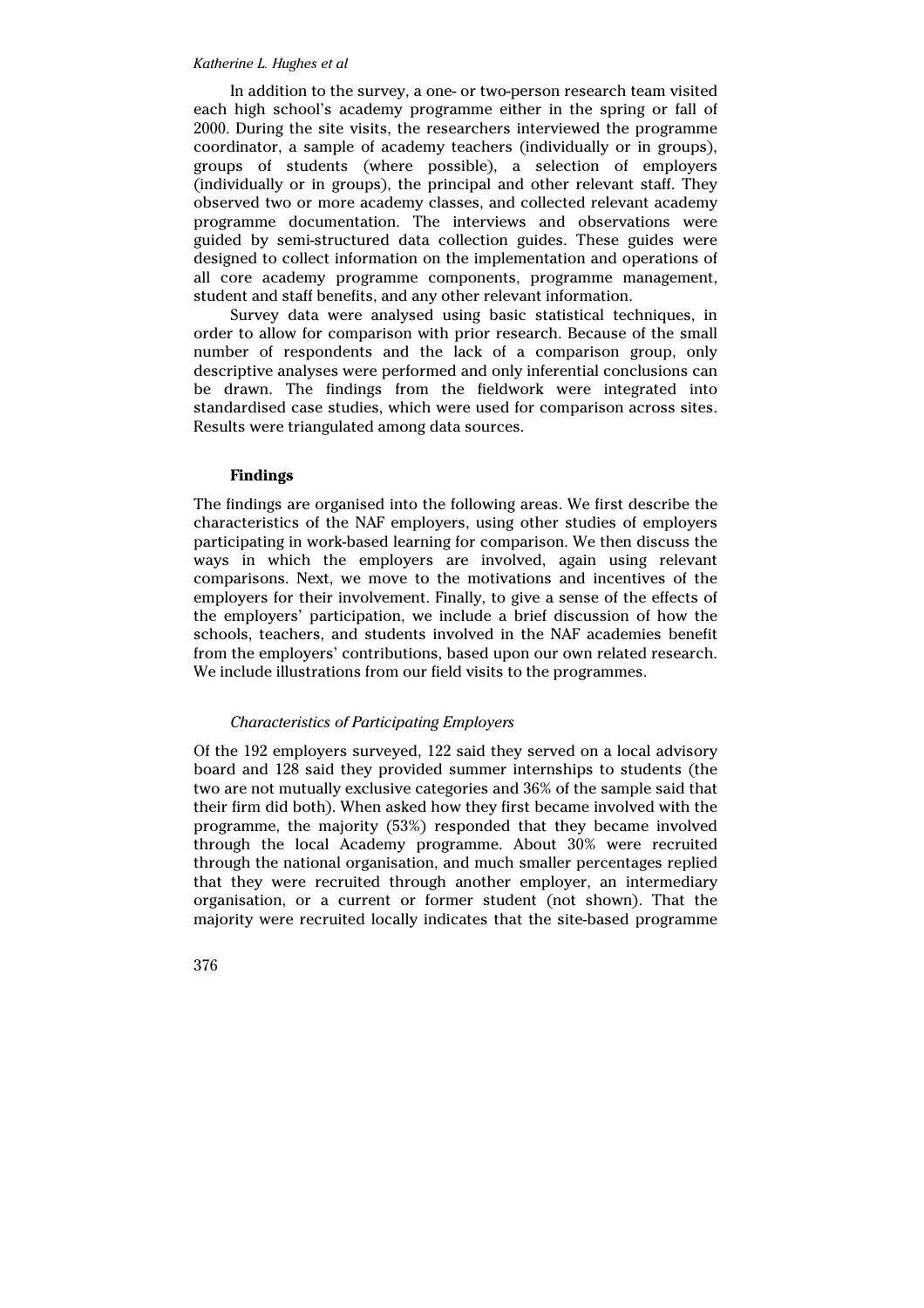staff are effective in their outreach to their employer community. In fact, we found that, of the total sample, 21% were not at all even familiar with the national organisation; of firms not on advisory boards the percentage unfamiliar with NAF more than doubles to about 46% (not shown).

The characteristics of the participating employers demonstrate that both NAF and the individual programmes have succeeded in recruiting large, established, for-profit firms, many of which stay with the programme for a lengthy period of time. First, as found in other research (Bailey et al, 2000), large firms tend to participate. One-half of our respondents were from firms with more than 100 employees; with more than one-half of those from firms with more than 500 employees. Only about one-quarter of the firms are small firms with fewer than 50 employees.

Secondly, respondent employers come from established firms, with firms having a mean age of 39 years. About half are with an establishment that is part of a larger corporation, and 70% of those say that other parts of the corporation also participate in the NAF programme (see Table II). In addition, almost three-quarters of the respondents are from private, for-profit firms. In contrast, other analyses of firms participating in internship programmes found a stronger reliance on non-profit and government placements (Bailey et al, 2000; Wieler & Bailey, 1997). This difference may be due to the fact that NAF views its mission as involving corporate America in education, as reflected in NAF's slogan, 'Business Partnerships for American Education'.[5]

|                                                                                   |                                                                                                                                                        | %                                     |
|-----------------------------------------------------------------------------------|--------------------------------------------------------------------------------------------------------------------------------------------------------|---------------------------------------|
| Firm size                                                                         | Small (less than 50 employees)<br>Medium (50 to 199 employees)<br>Large (Over 200 employees)                                                           | 26.6<br>31.3<br>42.2                  |
| Sole facility                                                                     |                                                                                                                                                        | 47.3                                  |
| Part of a large corporation                                                       |                                                                                                                                                        | 51.5                                  |
| Do other parts of your<br>corporation also participate<br>in the Academy $(n=86)$ | Yes<br>Nο<br>Not sure                                                                                                                                  | 69.8<br>9.3<br>20.9                   |
| Firm sector                                                                       | Private, for-profit corporation<br>Private, non-profit organization<br>Local government agency<br>State government agency<br>Federal government agency | 73.4<br>13.5<br>5.7<br>4.2<br>$1.0\,$ |

Table II. Firm characteristics.

Finally, of particular significance is that half of the interviewed employers had participated since 1995 – more than 5 years – and nearly 20% had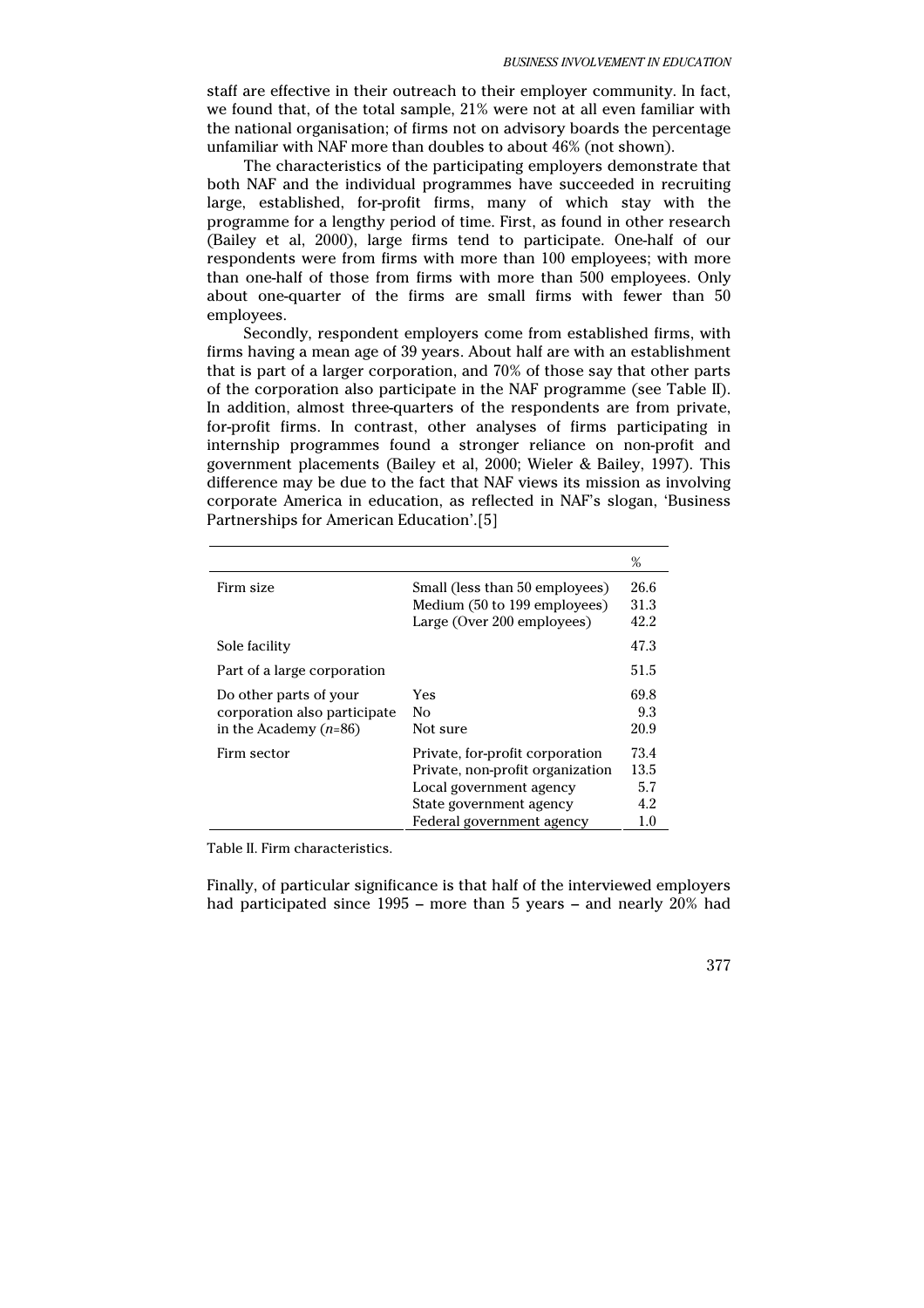been participating for 10 years or more. Of advisory board firms, almost one-quarter have been participating in the programme for 10 years or more, and about one-third have served on the board for more than 5 years. Less than 10% of the total sample were new to the programme in the year before the survey. This stability is in sharp contrast to other case study research. For example, a study of the co-operative programme at LaGuardia Community College found that only about half of the employers stayed with the programme from one year to the next (Wieler & Bailey, 1997). While our data cannot give a clear sense of turnover, our figures do give an indication of lasting employer participation for those affiliated with the NAF academy programme (Table III).

|                                                          |                                                                          | Total<br>%                   | Advisory<br>Board<br>%      | Non-<br>advisory<br>Board % | <b>AOTT</b><br>%            | AOF<br>%                    |
|----------------------------------------------------------|--------------------------------------------------------------------------|------------------------------|-----------------------------|-----------------------------|-----------------------------|-----------------------------|
| First year of<br>participation in<br>the Academy         | Before 1991<br>1991-1995<br>1996-2000<br>2001                            | 19.8<br>31.8<br>42.2<br>0.5  | 23.0<br>30.3<br>38.5<br>0.8 | 14.2<br>34.3<br>48.6<br>0.0 | 16.7<br>33.3<br>43.8<br>0.0 | 22.7<br>30.2<br>40.6<br>1.0 |
| Number of<br>years on the<br>advisory board<br>$(n=122)$ | 1 year or<br>less<br>2 to 5 years<br>6 to 9 years<br>10 years or<br>more | 11.5<br>55.7<br>17.2<br>16.0 |                             |                             |                             |                             |

Table III. Firm characteristics by type of participation.

# *Activities of the Participating Employers*

The participating firms, particularly the advisory board members, provide a variety of programme support and educational services to NAFaffiliated schools, indicating a high level of commitment and active involvement in the programme. The majority of advisory board firms help to develop internships within their firms and in other firms, plan events and activities for students, provide direct financial assistance, secure financial assistance elsewhere, provide advice on curriculum and programme design, and serve as an advocate of the programme to the school district. The majority of the total sample said that they also provide other learning experiences for students, including mentoring, workplace tours and job shadowing (not shown).

The paid summer internship for students between their junior and senior years is considered a vital component of the academy programme. It includes several career preparation and work exposure activities and experiences. Students generally have preparation in resume writing and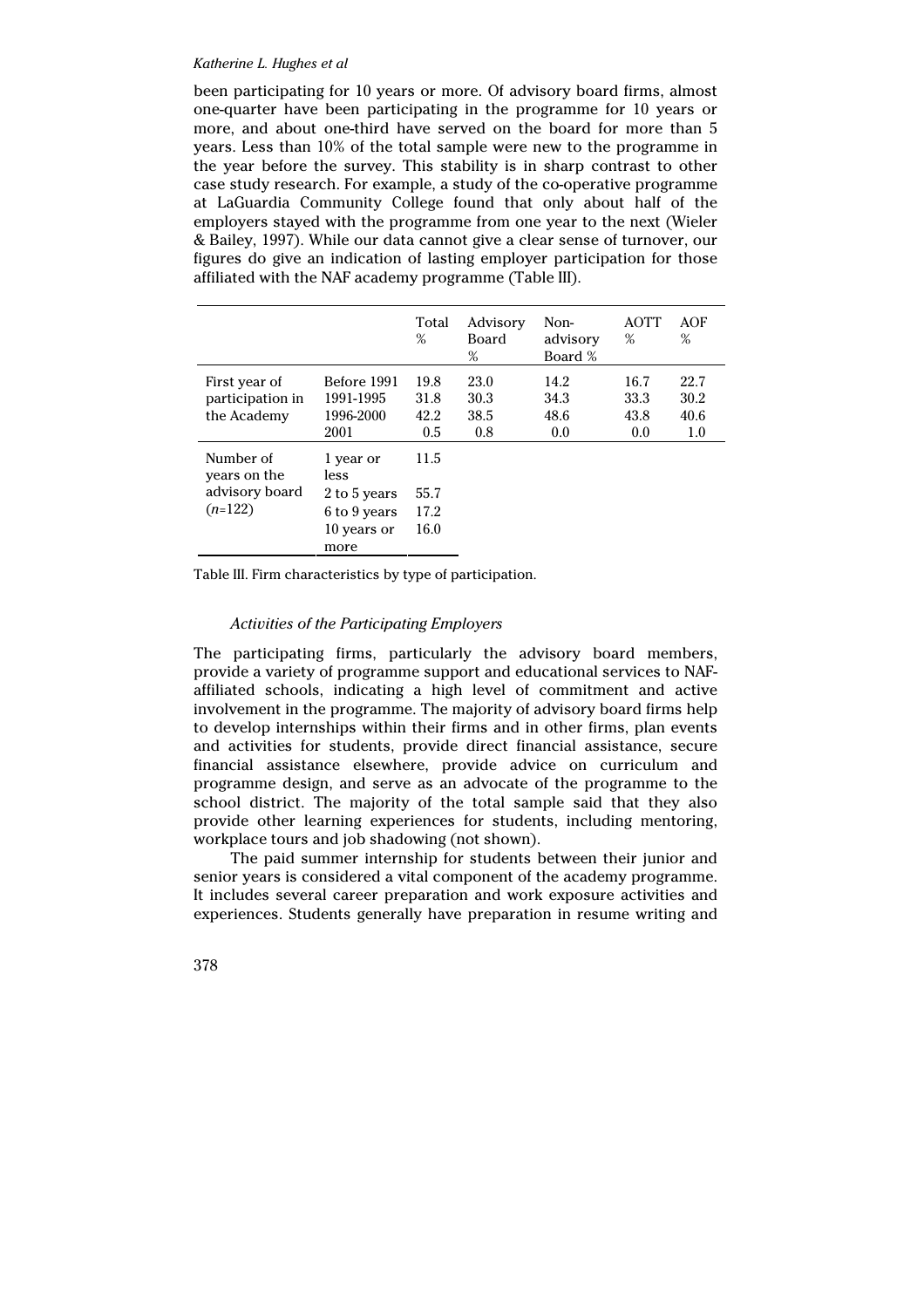interviewing, and then interview for positions. The internships tend to be full-time positions that last 6-8 weeks. Students are to learn about the industry, as well as acquire basic employability skills. We heard in our site visits that it is common for students to stay with their internship employer past the summer weeks.

The surveyed employers appear to be strongly committed to the internship component of the programme. Of the employers that provided internships, the majority sponsored more than one, and 16% took 10 or more interns in the summer of 2000. More advisory board firms provided 10 or more internships than did non-advisory board firms. The firms averaged more than five interns each. Such support is in sharp contrast to other studies, which found that employers participating in work-based learning programmes tend to take only one or two interns or apprentices at a time (Lynn & Wills, 1994; Phelps & Jin, 1997). Not only do employers tend to take a high number of interns, they also offer relatively high wages to the students; the average wage paid to interns was \$6.75 per hour, significantly more than the minimum wage of \$5.15.

During the internship, most firms provide a worksite supervisor or worksite mentor, document and assess what the students are learning, and have a structured way for students to learn all aspects of the firm and industry, such as weekly presentations from a variety of departments or planned job rotations. As these are important components of a quality work-based learning experience (Urquiola et al, 1997), their prevalence indicates that NAF-affiliated employers provide meaningful educational experiences to their interns (Table IV). This form of on-the-job learning is likely to be more educationally significant than the typical experience for young people in the workplace. Such activities also indicate that the NAF experience closely mirrors the intent of the federal school-to-work movement; the latter component, learning all aspects of an industry, was stated as an explicit objective in the school-to-work legislation.

Smaller percentages of the employers add other structures to formalise the programme as an educational experience, such as a formal agreement with the programme, a written agreement with the intern, training for mentors or supervisors, or an orientation programme. There was considerable variation within sites in providing these components (data broken down by programme site is not shown). For example, in one AOTT programme, about half of the employers said they had a formal agreement with the programme regarding their responsibilities, but the other half said they did not; 60% said that they document and assess student learning at the worksite, but one-third did not. The survey results also showed inconsistency in intern hiring practices in and across sites. Even within particular sites, only some employers request references or school transcripts.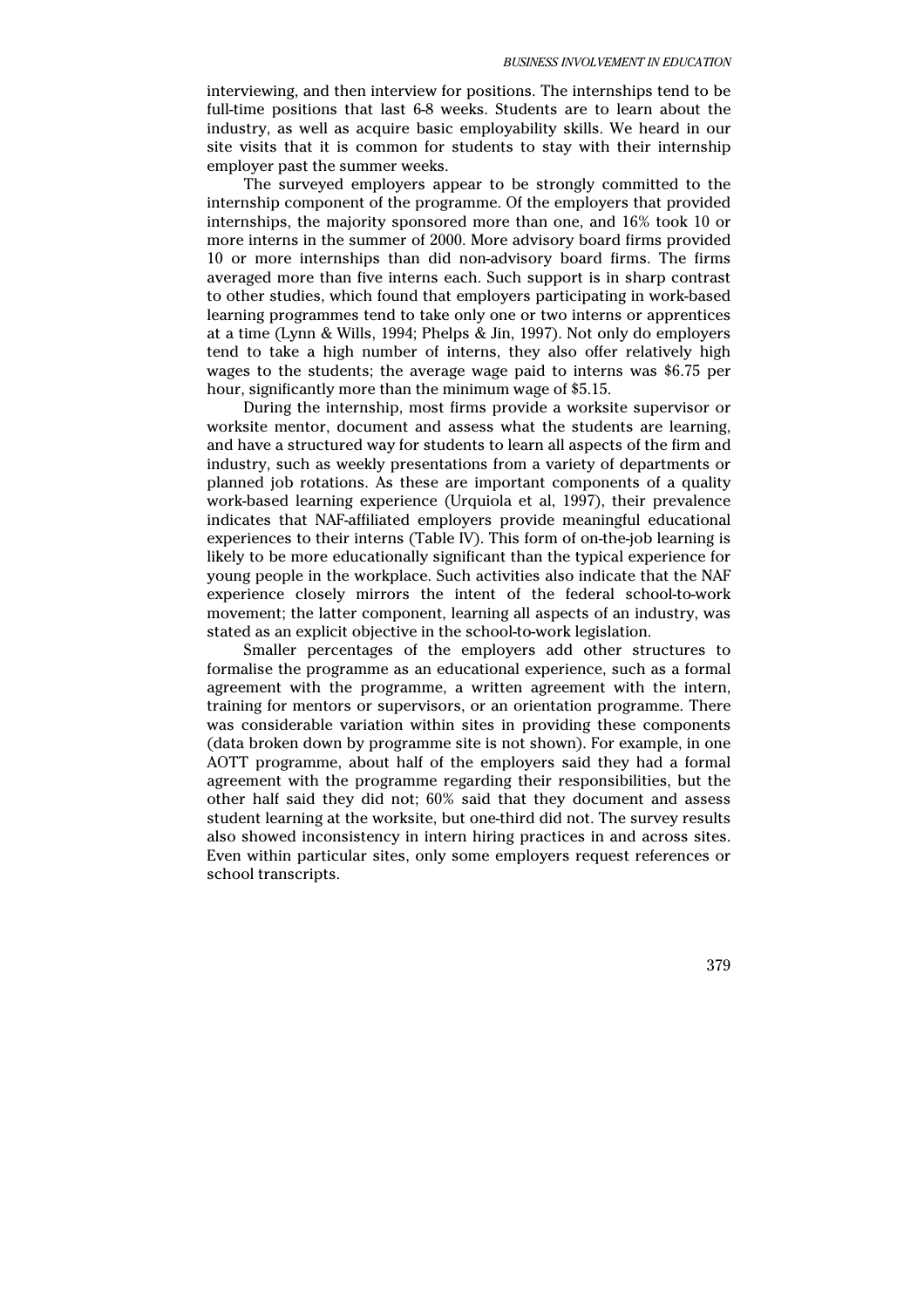| Does your firm's sponsorship of academy<br>interns include the following: $(n=128)$                                      | Yes<br>% | N <sub>o</sub><br>% | Not sure<br>% |
|--------------------------------------------------------------------------------------------------------------------------|----------|---------------------|---------------|
| A formal agreement with the local<br>program regarding responsibilities and<br>expectations for internships generally    | 45.7     | 45.7                | 8.7           |
| A written agreement between your firm<br>and the student intern, outlining<br>responsibilities, pay, hours, and so forth | 46.5     | 47.2                | 6.3           |
| A workplace supervisor who teaches<br>students their job-related skills and<br>oversees their work                       | 83.5     | 13.4                | 3.1           |
| A workplace mentor who counsels<br>students and offers them advice with                                                  | 69.3     | 26.0                | 4.7           |
| problems they may have<br>Training for internship mentors or<br>supervisors                                              | 43.3     | 50.4                | 6.3           |
| An orientation program for students,<br>parents or teachers                                                              | 43.3     | 50.4                | 6.3           |
| Documentation and assessment at the<br>work site of student learning                                                     | 66.9     | 29.1                | 3.9           |
| A structured way for the intern to learn all<br>aspects of your firm and your industry                                   | 52.8     | 42.5                | 4.7           |
| Review students' resumes before<br>accepting an intern                                                                   | 78.0     | 17.3                | 4.7           |
| Interview potential interns either in<br>person or over the telephone                                                    | 93.7     | 3.1                 | 3.1           |
| Administer a written competency test<br>prior to hiring interns                                                          | 11.0     | 83.5                | 5.5           |
| Get references for each potential intern<br>from the school or any other sources                                         | 68.5     | 26.8                | 4.7           |
| Request transcripts from the school prior<br>to hiring interns                                                           | 15.7     | 78.7                | 5.5           |

Table IV. Components of internship sponsorship.

# *Motivations, Incentives and Benefits of Participation*

Several previous employer surveys have sought to identify firms' motivations for participating in educational programmes, but the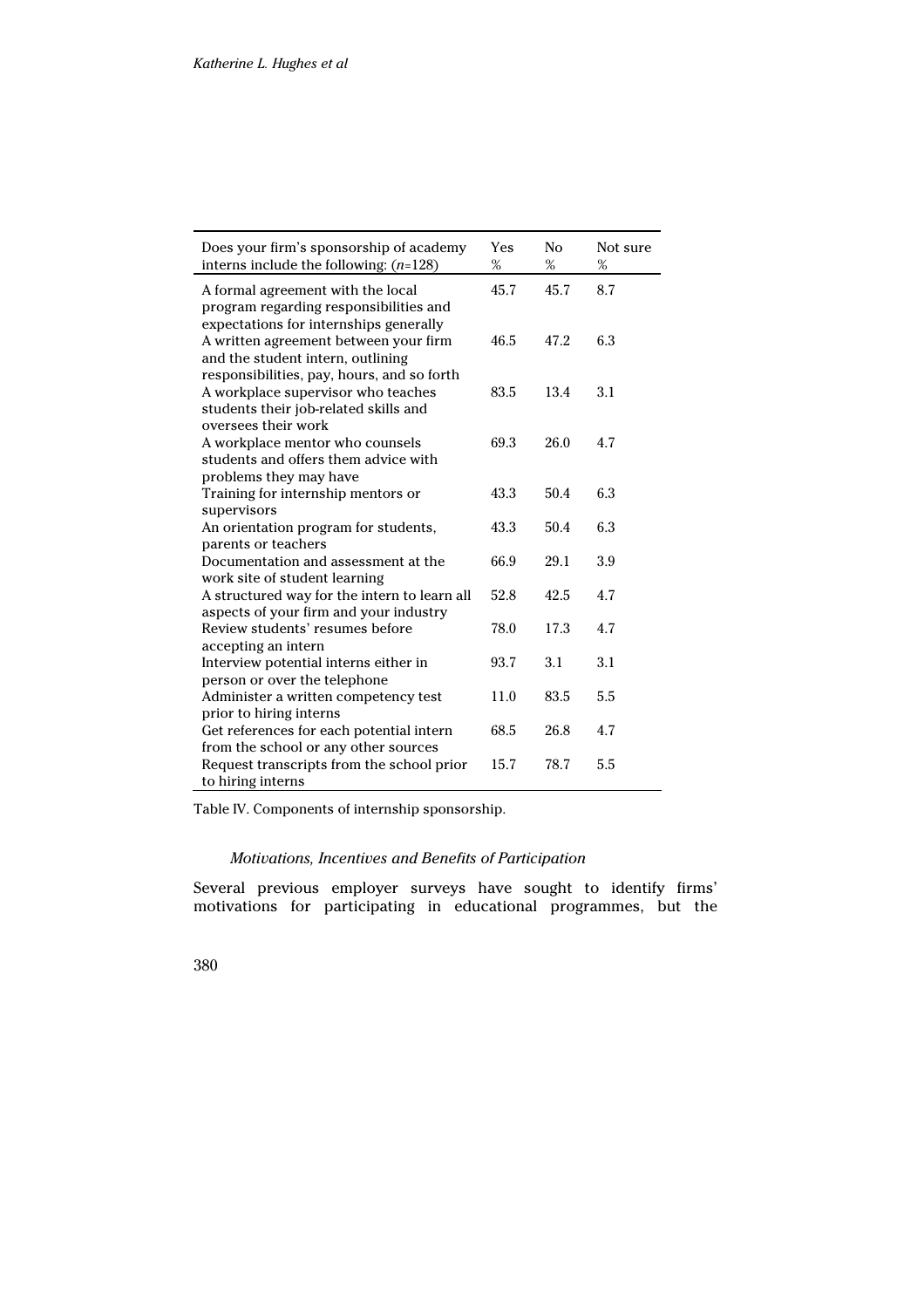outcomes are varied (Lynn & Wills, 1994; OTA, 1995; Bailey et al, 2000; Haley, 2001). Some employers participate for philanthropic reasons, while others indicate that self-interest is their primary motivator.

Our results are consistent with this prior research in that the NAF employers surveyed cite both philanthropic and individual reasons for participating. The NAF advisory board employers, when asked to choose their most important motivation for participating, tended to (62.3%) select the philanthropic response ('contributing to education and the local community'; see Table V).

|                                         |                                                                                       | Important<br>% | Un-<br>important<br>% | <b>Not</b><br>Sure<br>% | Most<br>important<br>% |
|-----------------------------------------|---------------------------------------------------------------------------------------|----------------|-----------------------|-------------------------|------------------------|
| Reasons for<br>advisory<br>board        | Encouragement from<br>industry groups or other<br>employers                           | 56.6           | 41.0                  | 2.5                     | 9.0                    |
| participation<br>$(n=122)$              | Shortage of entry-level<br>employees in the<br>industry                               | 48.4           | 50.0                  | 1.6                     | 4.9                    |
|                                         | Contributing to<br>education and to the<br>local community                            | 95.9           | 4.1                   | 0.0                     | 62.3                   |
|                                         | Increasing your<br>organization's positive<br>image in the community                  | 83.6           | 13.9                  | 2.5                     | 19.7                   |
|                                         | Networking with other<br>firms in the industry in a<br>non-competitive<br>environment | 50.0           | 49.2                  | 0.8                     | 2.5                    |
|                                         | Building a client base for<br>the company<br>Not sure                                 | 23.8           | 71.3                  | 4.9                     | 0.8<br>0.8             |
| Reasons for<br>providing<br>internships | Shortage of entry-level<br>employees in the<br>industry                               | 42.5           | 52.8                  | 4.7                     | 1.6                    |
| $(n=127)$                               | Contributing to<br>education and to the<br>local community                            | 93.7           | 2.4                   | 3.9                     | 62.2                   |
|                                         | Good way to hire part-<br>time or short-term<br>workers                               | 66.1           | 27.6                  | 6.3                     | 9.4                    |
|                                         | Encouragement from<br>industry groups or other<br>employers                           | 46.5           | 47.2                  | 6.3                     | 3.9                    |
|                                         | Testing the performance<br>of potential employees                                     | 51.2           | 42.5                  | 6.3                     | 2.4                    |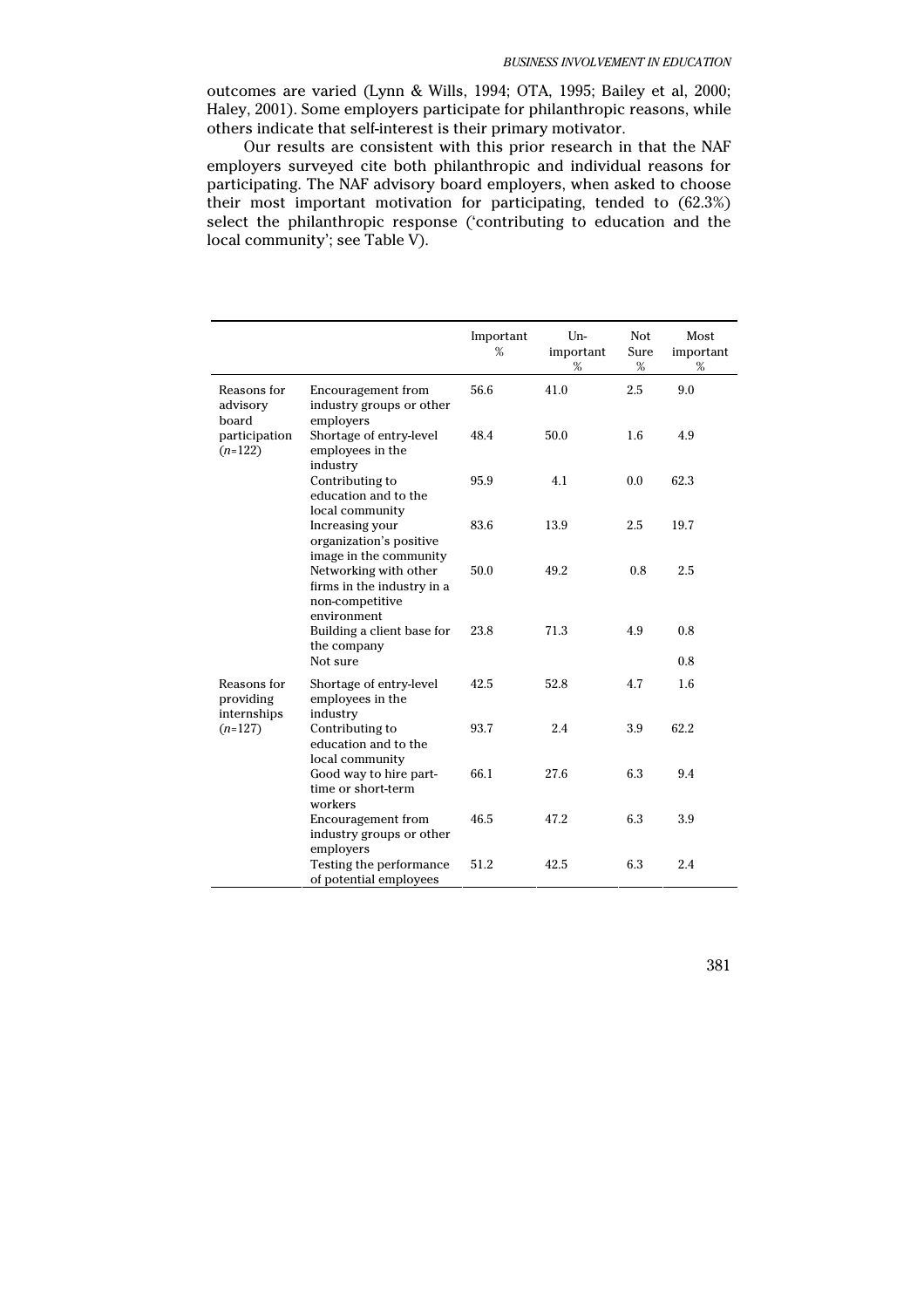| Opportunity to diversify<br>your workforce by                                  | 56.7 | 37.8 | 5.5 | 5.5 |
|--------------------------------------------------------------------------------|------|------|-----|-----|
| attracting young<br>minorities and women                                       |      |      |     |     |
| Increasing your<br>organization's positive<br>image in the community           | 80.3 | 14.2 | 5.5 | 6.3 |
| Building a clientele for<br>the company                                        | 29.1 | 64.6 | 6.3 | 0.8 |
| Improving the personal<br>development and<br>morale of your other<br>employees | 46.5 | 48.8 | 4.7 | 1.6 |
| Not sure                                                                       |      |      |     | 6.2 |

Table V. Motivation for academy participation.

The second most frequent response was 'increasing your organisation's positive image in the community' (19.7%). Other choices, such as encouragement from other employers, shortage of employees, networking with other firms and building a client base were cited less often. Of the employers who provided internships, a similar percentage (62.2%) said they did so as a way of contributing to education and the local community. The second most frequent response (a large decrease to 9.4%) was 'a good way to hire part-time or short-term workers' with only 9.4%. However, when simply asked if 'a good way to hire part-time or short-term workers' is important or unimportant to their participation, two-thirds of the entire sample responded affirmatively, with the AOTTaffiliated employers tending to agree more than the AOF-affiliated employers.

Thus, while most of the NAF employers agree that individual motivations are a factor in their participation, they say they are primarily motivated by philanthropic reasons. It appears from the survey results that the employers may be motivated in more than one way to participate. While our research does not explore employer motivations over time, other researchers suggest that firms must initially be convinced to participate on the basis of self-interest, but begin to view their participation in more philanthropic terms over time (Bailey et al, 2000). This perspective was evident in some of our face-to-face interviews with employers at the different sites. For example, one Florida employer described how her thinking about participation evolved over time:

*There are projects that our regular employees don't get around to because of their other job requirements. The idea of having someone there who could help us catch up, and who could cover while people were on their vacations, was important. We had our first intern in 1994 ... The kids are outstanding, and when we read their scholarship applications, I think that's when you get the*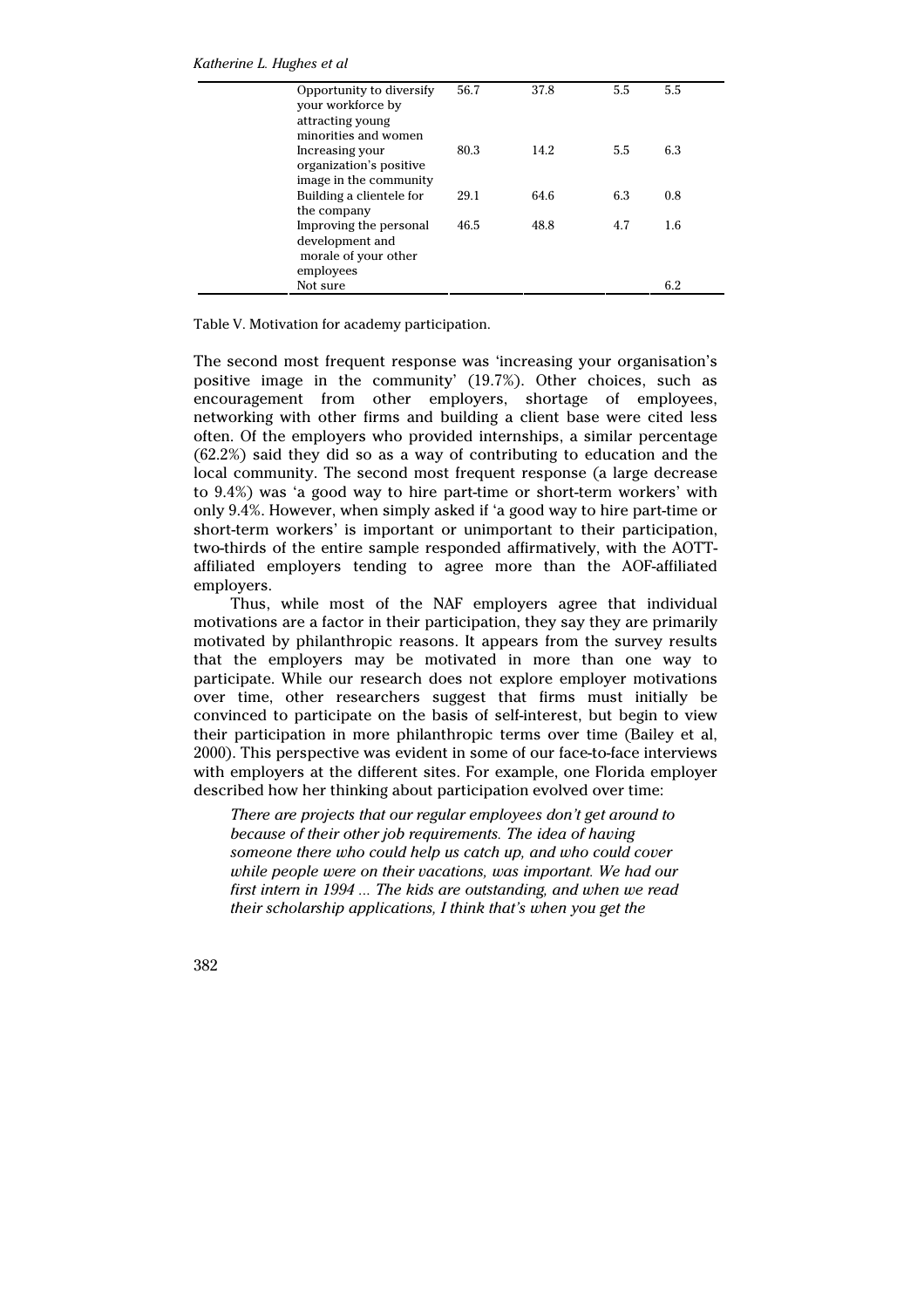*picture of the impact the Academy had on them. You'll hear it made such an impression on their life, you realize that you really are making a difference.* 

Another employer said:

*We have a lot of new immigrants. They come from dirt floors, no refrigeration, no bathrooms. It's a wonderful thing to see them realize that a career path is something that they can choose, that they can look at what they want to be and go in that direction. They get to touch that a little in the internship, and see that it's there for the taking.* 

Employers were also asked about their concerns about participating in the programme, as well as disincentives to participation (Table VI).

|                                  |                                                                                                        | Critical         | Some    | Not of  |
|----------------------------------|--------------------------------------------------------------------------------------------------------|------------------|---------|---------|
|                                  |                                                                                                        | concern          | concern | concern |
| Concerns about<br>advisory board | Expected financial contributions are too<br>costly                                                     | 1.6%             | 23.8%   | 73.0%   |
| participation<br>$(n=122)$       | Lack of support or assistance from the national-level<br>organization, the National Academy Foundation | 1.6              | 21.3    | 73.8    |
|                                  | Lack of support or commitment from the local Academy<br>program                                        | 5.7              | 22.1    | 71.3    |
|                                  | Problems working with the local school<br>district                                                     | 3.3              | 31.1    | 63.9    |
|                                  | Changes within the local Academy leadership                                                            | 1.6              | 27.0    | 68.9    |
|                                  | Organizational changes in your firm, for example,<br>downsizing                                        | 3.3              | 32.0    | 63.1    |
|                                  | Lack of commitment or interest at your firm's managerial<br>or executive level                         | 2.5              | 26.2    | 68.9    |
|                                  | Lack of understanding of the benefits of participation to<br>the company                               | 6.6              | 23.0    | 68.9    |
|                                  | Lack of understanding among school personnel of the<br>needs of your company                           | 1.6              | 24.6    | 71.3    |
| Concerns about<br>offering high  | Lack of productivity of workers who train and supervise<br>the students                                | 6.3              | 22.8    | 67.7    |
| school students<br>internships   | Students might leave after training is<br>completed                                                    | 3.1              | 20.5    | 72.4    |
| $(n=127)$                        | Opposition from unions                                                                                 | $\overline{3.1}$ | 4.7     | 88.2    |
|                                  | Students lack basic skills                                                                             | 5.5              | 37.8    | 52.8    |
|                                  | Concern about child labor laws or OSHA health and<br>safety regulations                                | 4.7              | 17.3    | 73.2    |
|                                  | Students are not always available when needed                                                          | 6.3              | 44.8    | 45.7    |
|                                  | Students are unreliable or immature                                                                    | 3.1              | 34.6    | 59.1    |
|                                  | Student wages are too costly                                                                           | 0.0              | 10.2    | 85.6    |
|                                  | Problems working with schools or districts                                                             | 0.8              | 12.6    | 83.5    |
|                                  | Changes within the local Academy leadership                                                            | 2.4              | 14.2    | 78.7    |
|                                  | Organizational changes in your firm, for<br>example, downsizing                                        | 2.4              | 24.4    | 67.7    |
|                                  | Lack of flexibility in internship program design                                                       | 1.6              | 20.5    | 74.8    |
|                                  | Cost of internship development                                                                         | 0.8              | 11.8    | 83.5    |
|                                  | Prior, unsuccessful experiences with Academy interns                                                   | 1.6              | 9.4     | 85.0    |
|                                  | Prior, unsuccessful experiences with high school interns<br>from other programs                        | 0.8              | 6.3     | 86.6    |
|                                  | Lack of benefits of participation to the co.                                                           | 1.6              | 4.7     | 89.0    |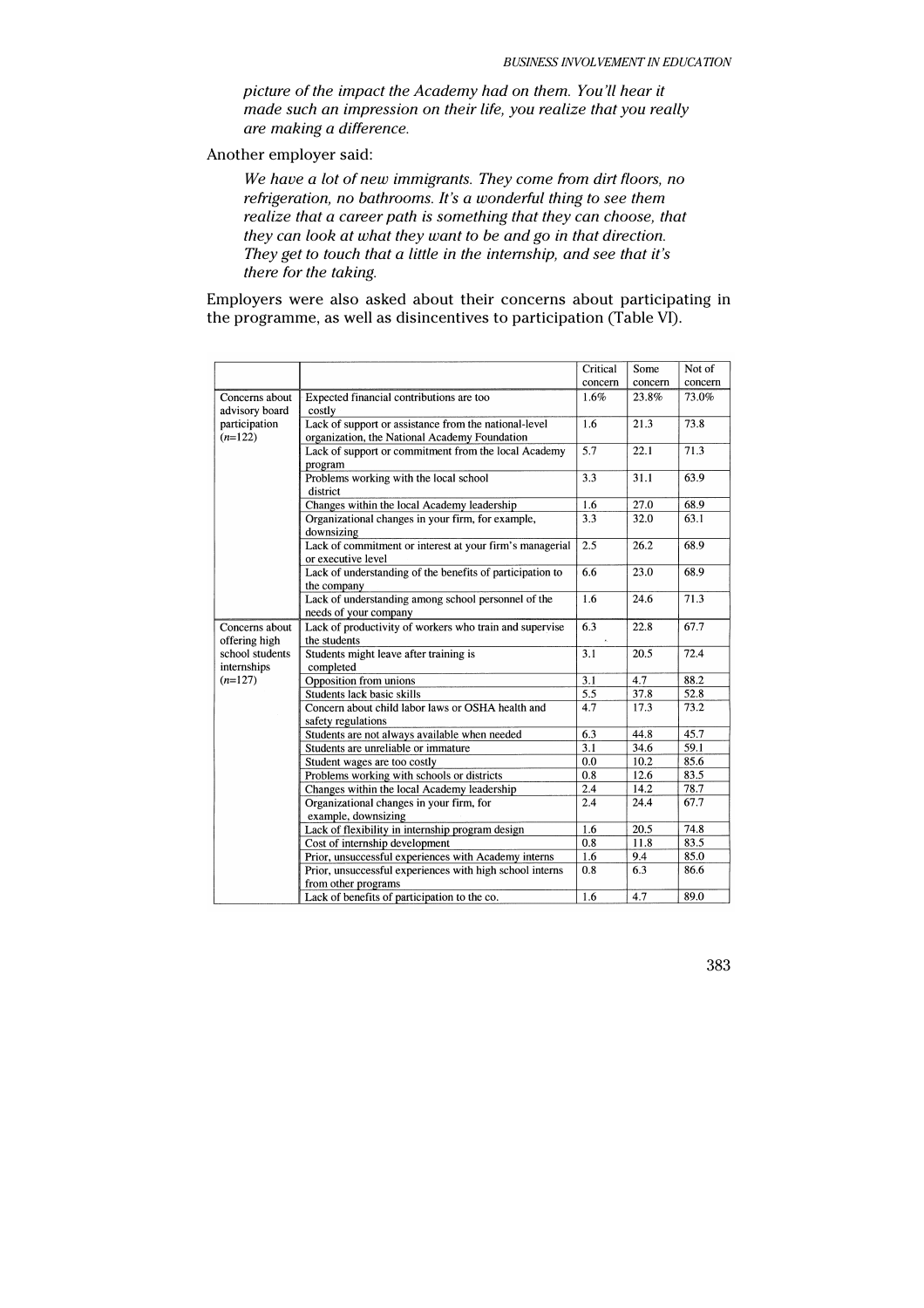Table VI. Employer concerns and disincentives to participation.

When the school-to-work legislation was being debated and drafted, there was discussion over whether the Act should specifically advocate paid work-based learning experiences, or whether that would make the cost of participating too high for employers. As found in other surveys (see Bailey et al, 2000), the NAF employers expressed little concern about the cost of student wages. Of those employers who offer internships, not one indicated that student wages being too costly was of critical concern and only 10% said it was of some concern. Advisory board employers were also asked if they were concerned about the financial contribution expected of them through their participation; the vast majority said they were not.

On the other hand, when asked about other factors that could be effective in encouraging employers to take interns or additional interns, the majority of employers agreed that financial support for interns and supervisor training would be effective. They also favoured the idea of tax benefits or credits for participation.

Other issues that were of concern to employers in other studies were not of concern to the NAF employers. Unlike in a prior study of school-to-work employers (Haley, 2001), most NAF internship providers agreed that they had no concerns regarding opposition from unions, students' basic skills, or working with the bureaucracy of the school system. It is likely that NAF's intermediary role helps to mediate potential problems by distancing employers from the dysfunction, or at least the perceived dysfunction, of the school systems. Additionally, as longstanding employers, any difficulties working with the schools would likely have been worked out over time.

For internship providers, the only common employer concern was 'students are not always available when needed'. A few of the AOTT employers rated this as a 'critical concern'. This issue was raised a few times during our face-to-face interviews, particularly from southeastern tourism employers whose high season is during the fall and winter months, and not during the summer, when the students need internship positions.

|                        | Better | The same | Not as | Don't     |
|------------------------|--------|----------|--------|-----------|
|                        | %      | %        | good % | know $\%$ |
| Problem-solving skills | 34.6   | 45.7     | 12.6   | 7.1       |
| Willingness to work as | 51.2   | 41.7     | 3.1    | 3.9       |
| part of a team         |        |          |        |           |
| Reliability            | 44.9   | 44.9     | 6.3    | 3.9       |
| Attitude               | 56.7   | 38.6     | 0.8    | 3.9       |
| Productivity           | 31.5   | 55.1     | 8.7    | 4.7       |
| Industry-specific      | 16.5   | 48.8     | 29.9   | 4.7       |
| knowledge              |        |          |        |           |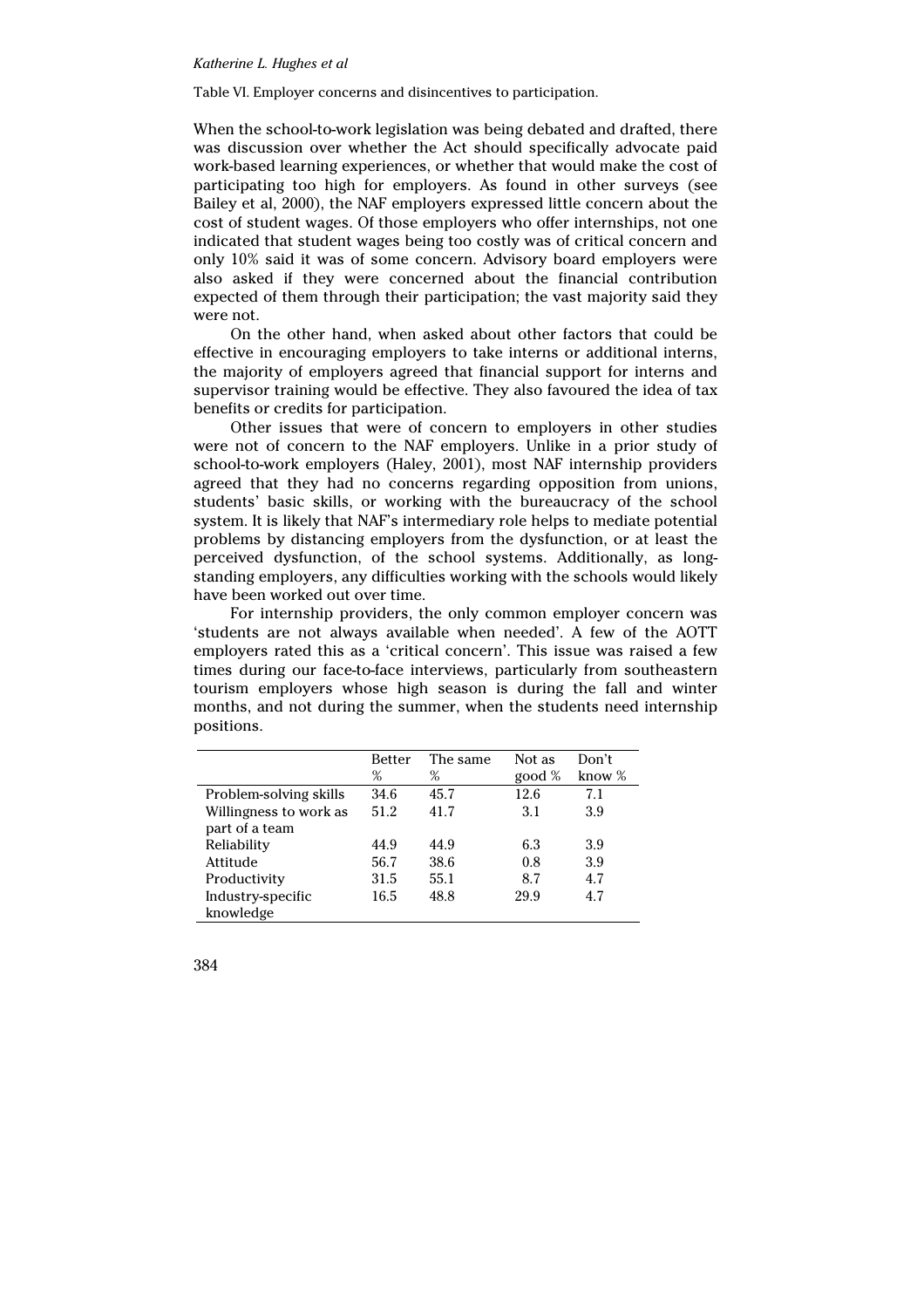| Communication skills | 34.6 | 44.1 | 17.3           | 3.9  |  |
|----------------------|------|------|----------------|------|--|
| Writing skills       | 29.1 | 44.1 | 14.2           | 12.6 |  |
| Math skills          | 30.7 | 51.2 | 7 <sub>1</sub> | 11.0 |  |

Table VII. NAF interns as compared to entry-level employees (*n*=127).

We asked the employers about the preparation and skills of their NAF interns; the employers' overwhelmingly positive response indicates that they value highly the quality of work provided by their NAF interns, providing a strong incentive to continue their participation (see Table VII). Employers compared their interns to entry-level employees along a range of different skills. For every item, the vast majority of employers agreed that the NAF interns' skills were better or the same as the skills of their entry-level employees. This assessment was illustrated by one interviewed employer, who said: 'It's a wonderful programme. I jokingly say, and there's truth to it, that some of these interns are better than the employees'. For a few of the items the AOTT employers were more enthusiastic about the students' skills than the AOF employers (AOTT and AOF differences not shown).

Some employers also had other high school and college interns. In comparing the preparation of their NAF interns to others, one-third of the employers said that NAF interns are better prepared than other interns they have. Over half said they are about the same, while 13% said they are less prepared. The six employers who said the NAF interns were less prepared were comparing them to college interns or interns who were friends or relatives of employees (not shown). In a face-to-face interview, a Florida employer explained how NAF interns were better prepared:

*I've hired non-Academy and Academy interns, and there's such a difference. They [Academy interns] know they have to be accountable, and they want to learn.* 

While the NAF employers we surveyed seemed pleased with the preparation and skills of their interns, the internships are also supposed to provide the young people with further skills. Thus, as in a previous survey (see Bailey et al, 2000), we asked the employers how long it takes on average for a student intern to learn the job or duties associated with the internship. Almost 60% of the employers said that it takes 5 or more days to learn the work of the internship (not shown). This suggests that most positions are not so low-level that students can perform the work immediately, or only after a day or two of training. It also indicates that employers benefit from the internship experience in that, while providing workplace learning opportunities, they are also gaining productive employees. In our site visits, employers underscored the skills the interns learned and the productive work they accomplished. One airline employer described his summer internship programme: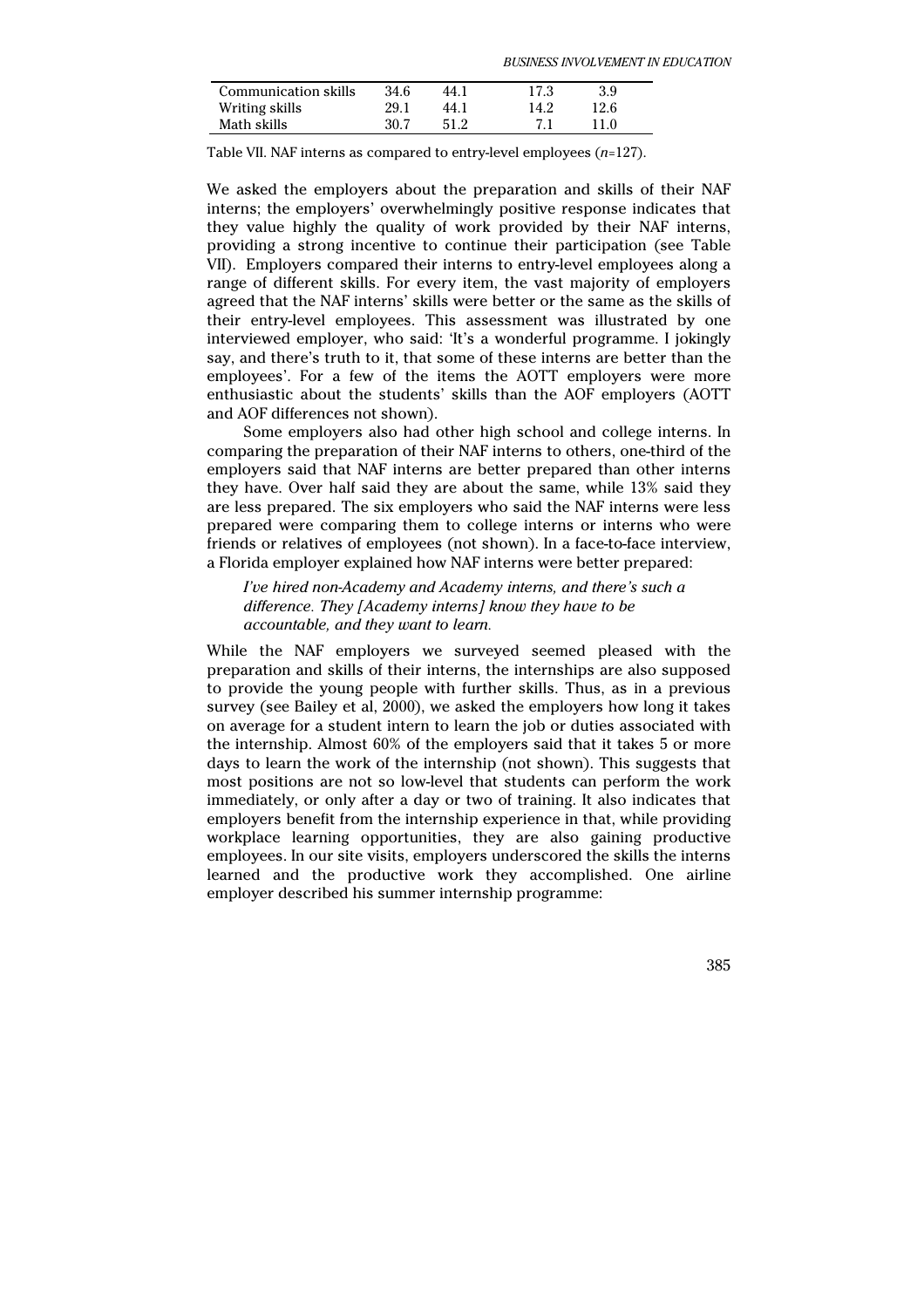*We gave them vests with question marks on them. The students acted as 'meeters and greeters'. The students had a dress – we all have dress code. The students wore khaki pants and sneakers, and polos. They put on the red vests and they were throughout the airport. People with questions came to them, the people with the red vests, and they could ask for help. As the interns gained experience, they could offer more and more assistance. We taught them not to pass the problem on, but to take the people by the arm and walk them to the gate. That worked out really well. Before we put them out on the floor, we had a training program. We gave them a tour of the airport, which was helpful because the airport is just so big. A lot of the students had never been on an airplane. We took them on one each week. They looked in the galleys, sat in first class, played with the earphones, went on the ramp – they got a feel for what really happens in an airport. We're busy all summer long, and the kids now know that there is always work at the airport, good work, if they want to get into tourism.[6]* 

Some employers did express concern that they were giving their interns rewarding experiences. One said:

*We have a dilemma; is it better to get a few great jobs, or to give jobs to more kids, knowing that a few will not be doing great stuff?* 

Employers seemed to feel that their interns are valuable members of their firm, as indicated by their willingness to offer permanent employment to NAF students. We asked the employers who provide internships whether they make offers of permanent employment to their interns (not shown). About half of the employers said they have offered the interns positions right out of high school, and almost 30% of employers said they offer the students positions once they complete college. Only 15% of the employers said they have never offered interns permanent positions (but 22% said they were unsure) and, of those, 63% said that they might do so in the future. About one-quarter said they offer permanent positions to half or more of their interns.

In order to determine how NAF can work with their participating employers to spread involvement throughout their firms, we asked in what ways the employers encourage their own employees to participate (not shown). The majority of employers allow their employees to serve as mentors or trainers for students, and half give them release time to do so. Half consider academy participation positively when evaluating their employees. Less than half give recognition and/or rewards to employees who lead or participate in academy activities.

Finally, we asked several questions to gauge the employers' commitment to the programme and the likelihood of their continued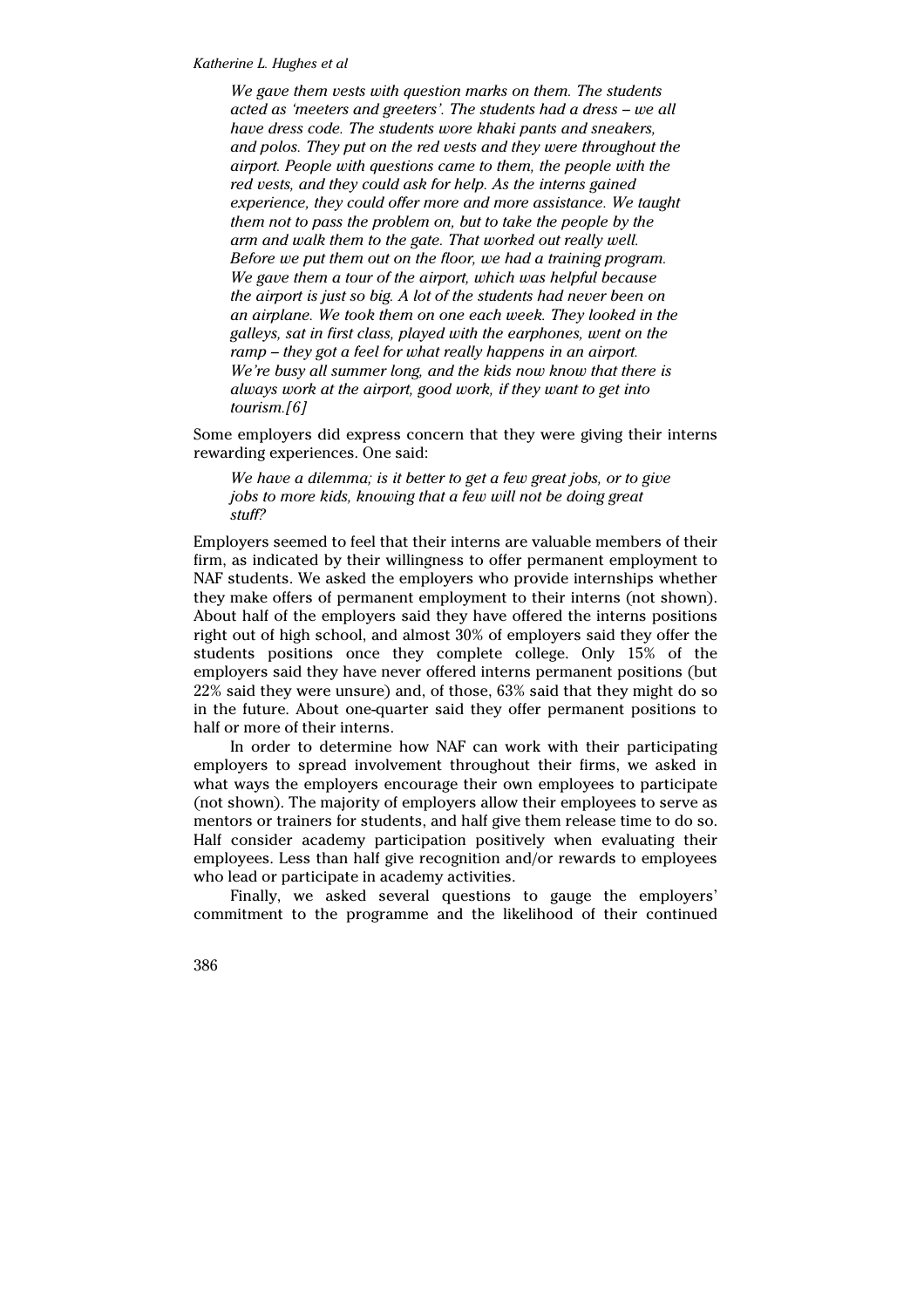participation (not shown). More than half of the advisory board members said that, over the course of their involvement, their enthusiasm for and commitment to the programme had increased. About two-fifths said it had stayed about the same. Only one advisory board member said that his/her enthusiasm/commitment level had decreased. In addition, over 90% of the employers who provided internships said that they would continue to do so. A small percentage said that they were not sure or did not know. Of course, we interviewed only currently participating employers and so it is possible that those who lacked dedication had already left the programme. However, these results demonstrate a very strong level of interest in the programme on the part of current participants.

# *Benefits to Schools, Teachers, and Students from Employers' Involvement in the Academy Programme*

While the focus of the survey was on employer motivations and benefits from involvement in the NAF academies, site visits, interviews and surveys conducted for other parts of this research indicate that employer involvement has meaningful benefits for the schools involved in the NAF programme.[7] The scope of activities provided by employers is wide, with one district coordinator telling us that employers provide funding for programme administration, a student conference, overnight job shadows (sponsored by a hotel) and an auction. In addition, this district's employer partners review the curriculum annually, provide internships and offer mock interviews for students to practice their skills.

Survey results demonstrated that such employer involvement impacts teachers' work. Approximately half the teachers surveyed had participated in formal employer-sponsored professional development, such as job shadowing, having an internship, or consulting with employers on course content.[8] In one academy, an employer-teacher mentorship programme was initiated, in order to facilitate communication between school staff and the business world. This allowed teachers, many of whom have no business experience, to 'bridge the disconnect' between school and the business world.

Students also benefited from employer involvement, beyond their workplace learning experiences. Survey responses and interviews revealed that employers serve as a source of adult support and as role models. Almost two-thirds of the students who had paid summer internships through the academy programme said that they had discussed possible careers with their employer. They also agreed that someone in the business took an interest in them (83.1%). Over half said that their academy summer internship or an academy mentor were significant influences in their future career direction. Finally, and perhaps most significantly, 40% of the alumni surveyed said that, the fall after high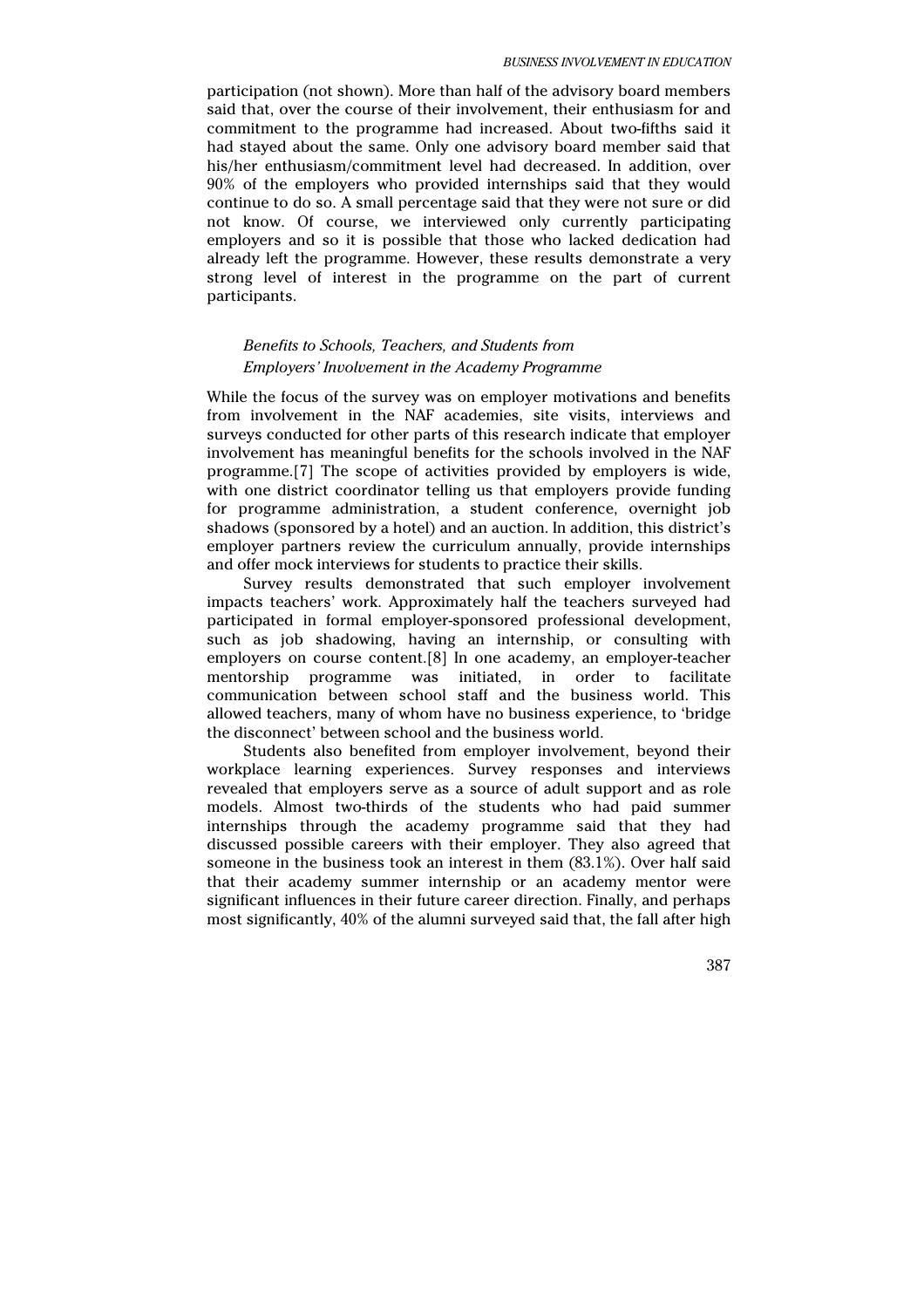school graduation, they held a job with a NAF-affiliated employer (not shown).[9]

## **Implications and Conclusion**

The National Academy Foundation has been uniquely successful in gaining and increasing employer support for and participation in their educational programmes. Survey results show that NAF employers are well-established firms with a long-standing commitment to the academy programme. They are actively involved in creating educational experiences, providing quality work-based learning activities and other support for students and teachers. NAF employers are primarily motivated by the desire to contribute to education and the community; disincentives were few, focusing most often on students' limited availability. Overall, employers were pleased with their interns' performance, frequently offering them permanent employment.

When viewed in the context of other research and policy concerns, these results are particularly encouraging. The goal of the federal schoolto-work legislation was to build employer-school partnerships that could lead to quality learning experiences for students, but the precise mechanisms by which to do this were unclear. As discussed above, many writers expressed concern that employers would not participate in meaningful ways or that their participation was not sustainable over the long term. The results of the present study demonstrate that sustained, quality employer involvement is possible and can also give us some indications of what accounts for NAF's success.

#### *Industry-specific Support*

The NAF academy programme was initially founded by a business leader, in support of the finance industry. Having an industry focus for the programme has likely contributed to the ease of employer recruitment and retention. The students take courses in industry-specific topics; for example, finance and other economics-related subjects in the AOF programme and geography and tourism in the newer AOTT programme. This helps to prepare students for interactions with industry professionals and internship placements. Thus, participating employers host student interns who have an interest in the field and preparation for their workplace. This is different from some other work-based learning programmes where students may find a placement based on their interests but have no related classroom instruction in that particular area (see Hughes et al, 1999). For employers with immediate or future labour needs, participation in the programme can provide them with a pipeline of potential employees.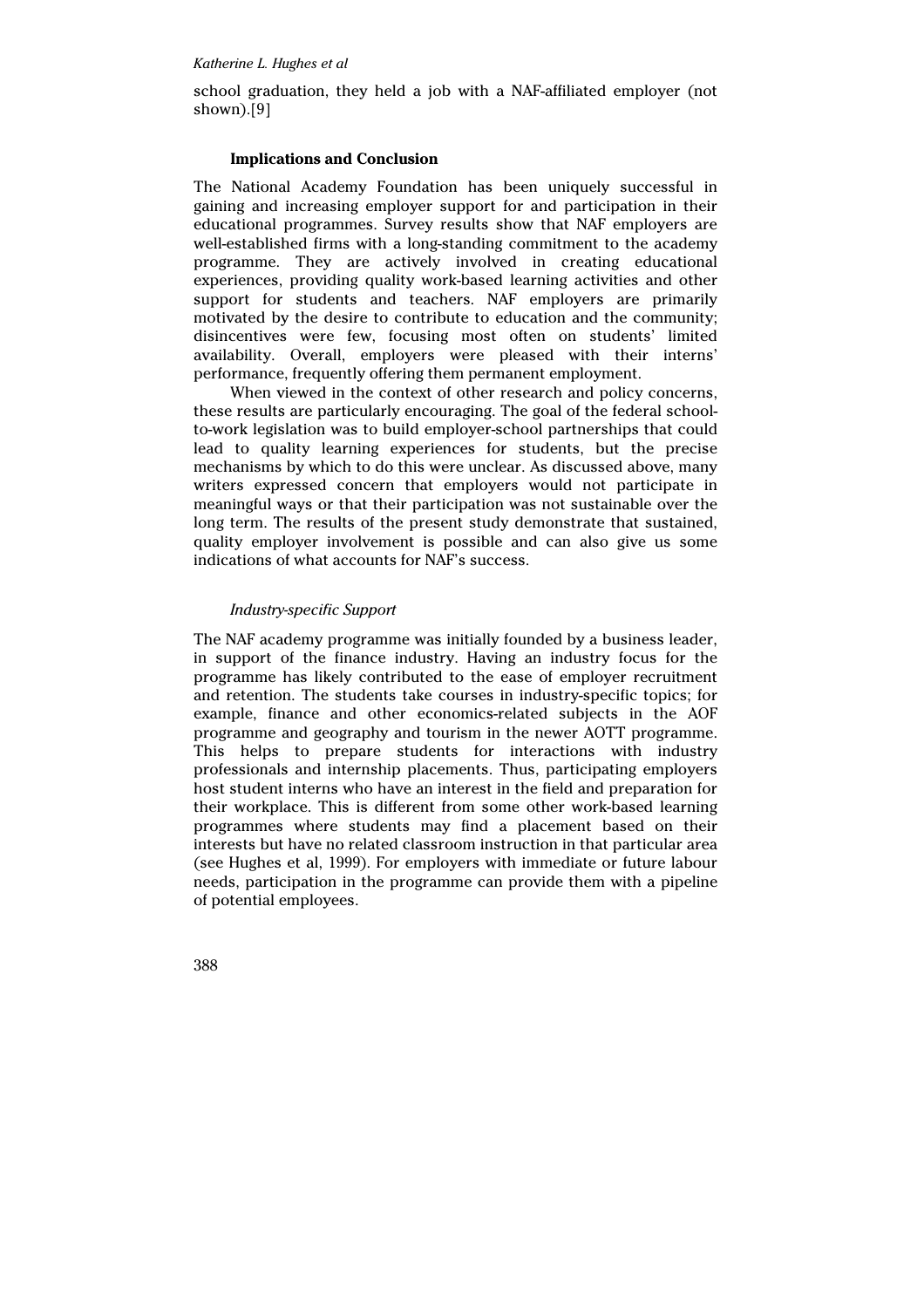### *Programme and Support Structure*

The NAF organisational structure – a national-level employer board, local employer advisory boards and intermediaries at both levels – contributes to its success as well. Nationally, the initial business sponsor has stayed with the organisation over the years and has recruited other executivelevel partners who contribute ongoing advice as well as resources. The national organisation, in addition to working to keep this high-level support strong, funnels the advice and resources to the local level programmes, partly through the position of the National Director for Business Partnerships, who assists in the start-up and strengthening of the local advisory boards. These boards are necessary in guiding the local programme staff and providing work-based learning experiences, because while the powerful national board members do recruit their subsidiaries and contacts across the country, these efforts are still insufficient to support hundreds of local programmes. For local employers, serving on a NAF board provides relatively unproblematic and legitimate access to the local education system, and to potential employees. Finally, the structure also includes local programme directors (some are school-based and some are district-based) who take the lead in the local employer outreach and board relations.

This structure that includes national and local levels of operation and intermediaries for both levels is an arrangement that could be replicated in other employer-education partnerships. The NAF case demonstrates that staff need to be specifically designated as business liaisons; schools should not be expected to create and run employer partnerships on their own. While the school-to-work legislation recognised this, in philosophically and financially supporting stand-alone partnerships, as the federal funding ends, the NAF case shows that such partnerships are still viable as long as they have strong employer support.

### *Employer Satisfaction with the Programme*

The lack of overwhelming concerns on the part of the employers, and the longevity of the participation of many, indicates that once they become involved they tend to remain involved. Thus, the challenge may be to ensure initial involvement of employers, rather than maintaining involvement over time. This does, however, contradict another study that found high turnover in employer participation (Wieler & Bailey, 1997). It is possible that the findings discussed above, particularly the industryspecific preparation of the students, may encourage employers to remain active in the academy programme after their initial experience. Of course, we did not interview employers who left the programme. No study has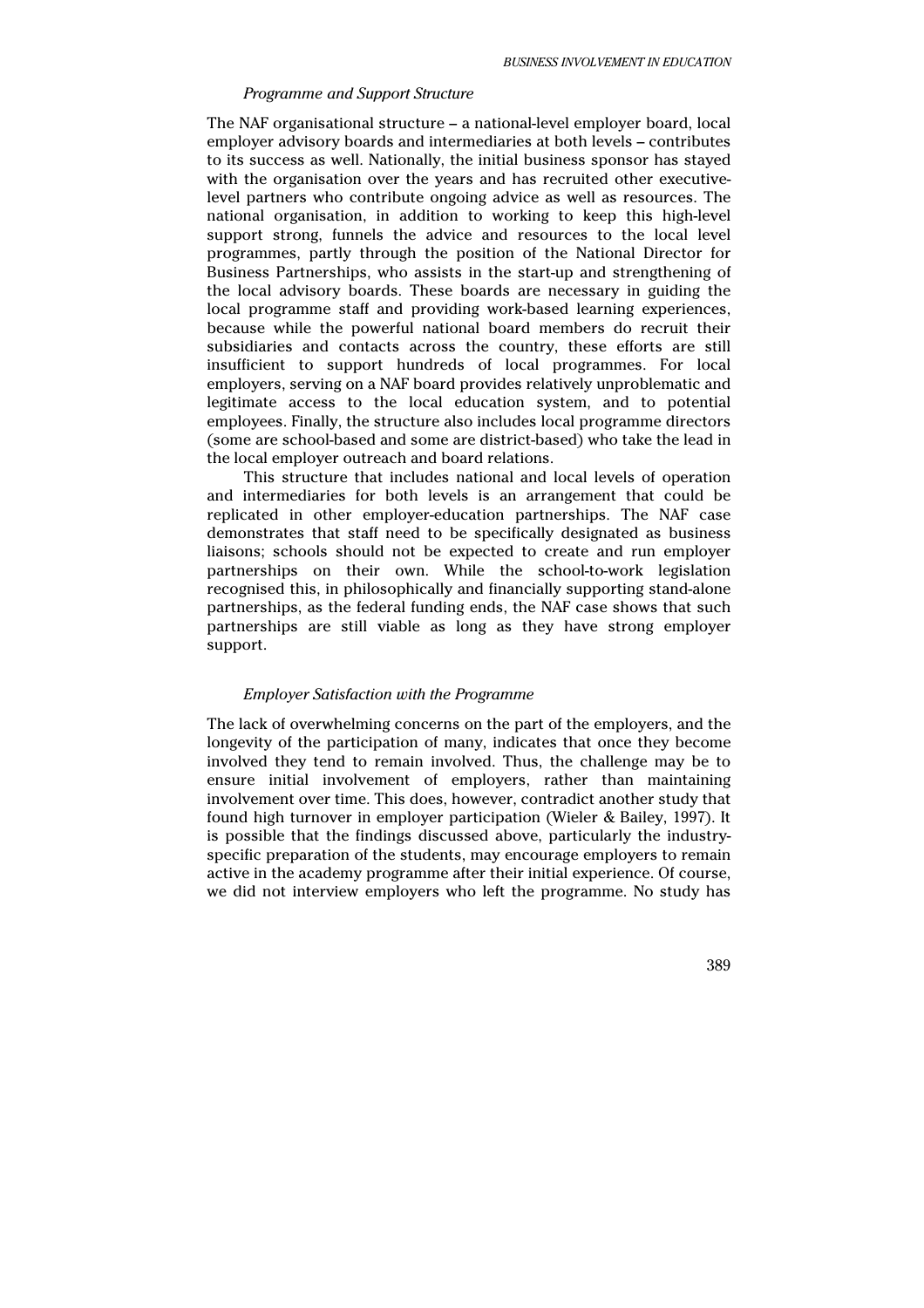yet been done on former participants of such programmes, although research of that type is needed.

### *Conclusion*

Structured partnerships between schools and employers have expanded over the last several years, in part due to encouragement from the federal School-to-Work Opportunities Act. Many observers were initially skeptical as to the possibility for such an expansion, as well as dubious as to whether such partnerships could endure. Our case study of the industry-sponsored non-profit National Academy Foundation, which included an employer survey, as well as programme-based fieldwork, gives an example of a partnership that pre-dated the school-to-work legislation, has endured for almost 20 years through economic variability and has expanded across the country. The employer survey demonstrates the depth and breadth of involvement and commitment of many of the participating employers. Certainly, the NAF model must be providing something of value for both business and schools. This analysis of some of the factors contributing to the success of the NAF model should provide lessons of particular help now as the federal support of school-to-work comes to an end.

# *Acknowledgments*

The authors are grateful to the employers who willingly gave their time to this study. We also wish to thank the National Academy Foundation for their support and guidance, particularly Bonnie Silvers for her feedback on the manuscript. Lisa Rothman of the Institute on Education and the Economy provided invaluable editorial assistance.

# *Correspondence*

Katherine L. Hughes, Institute on Education and the Economy, Box 174, Teachers College, Columbia University, New York, NY 10027-6696, USA (kh154@columbia.edu).

# **Notes**

- [1] Theoretical reasons for employer participation are also discussed in Hershey & Silverberg (1993), Klein (1995), Osterman (1995) and Urquiola et al (1997).
- [2] Some academies in California are in both the NAF and California Partnership Academies networks.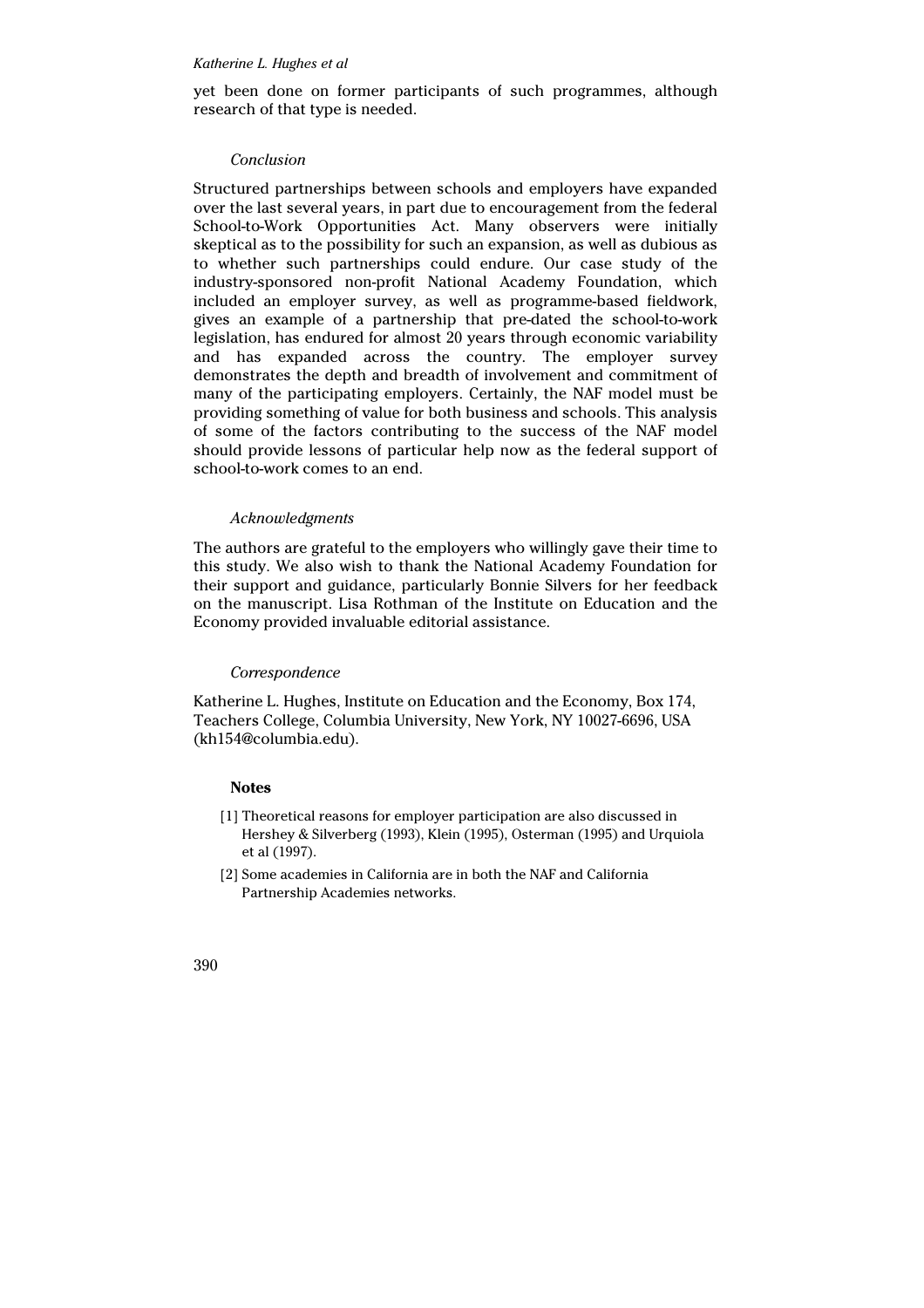- [3] These include 260 Academies of Finance, 151 Academies of Travel and Tourism, and 59 of the newest programme, the Academy of Information Technology. Approximately 100 of these are new programmes in 2001-2002. There were approximately 4000 graduates of the NAF programmes in 2001.
- [4] As part of our larger study, we also conducted a survey of graduates from the programme in 1990, 1991 and 1995. Because of our intent to survey alumni, programmes that were operating by the late 1980s and early 1990s were selected for the study.
- [5] In the winter of 2001, this slogan was replaced with a new one 'Partnerships for America's Youth' – as part of a new marketing campaign.
- [6] All of the students interning at airports are subject to background checks.
- [7] As part of this research, IEE also conducted studies of NAF teachers, students, and alumni at the ten sites. These consisted of: a survey and interviews with 34 academy teachers and 26 comparison teachers, to understand the impact of the academy model on teaching; a survey of 233 academy seniors and 215 comparison seniors, to explore the relationship between the academy experience and college and career preparation; and a telephone survey of 177 graduates of the academy programmes from 1990 and 1995, to understand the long-term impact of the academy on young peoples' transitions to postsecondary education and careers.
- [8] This analysis is available from the authors. A paper on the teacher survey results is currently in draft form.
- [9] These tables are also available from the authors.

### **References**

- Almeida, C., Goldberger, S. & Lalbeharie, V. (1999) *Boston Supervisor Survey: findings and recommendations.* Boston: Jobs for the Future.
- American Youth Policy Forum & Center for Workforce Development (2000) *Looking Forward: school-to-work principles and strategies for sustainability*. Washington DC: Author.
- Bailey, T.R. (Ed.) (1995) *Learning to Work: employer involvement in school-to-work transition programs.* Washington DC: Brookings Institution.
- Bailey, T.R. (1995a) Incentives for Employer Participation in School-to-Work Programmes, in T. R. Bailey (Ed.) *Learning to Work: employer involvement in school-to-work transition programs.* Washington DC: Brookings Institution.
- Bailey, T.R., Hughes, K.L. & Barr, T. (2000) Achieving Scale and Quality in School-To-work Internships: findings from two employer surveys, *Educational Evaluation and Policy Analysis*, 22, pp. 41-64.
- Bassi, L. & Ludwig, J. (2000) School-to-work Programmes in the United States: a multi-firm case study of training, benefits, and costs, *Industrial and Labour Relations Review*, 53, pp. 219-239.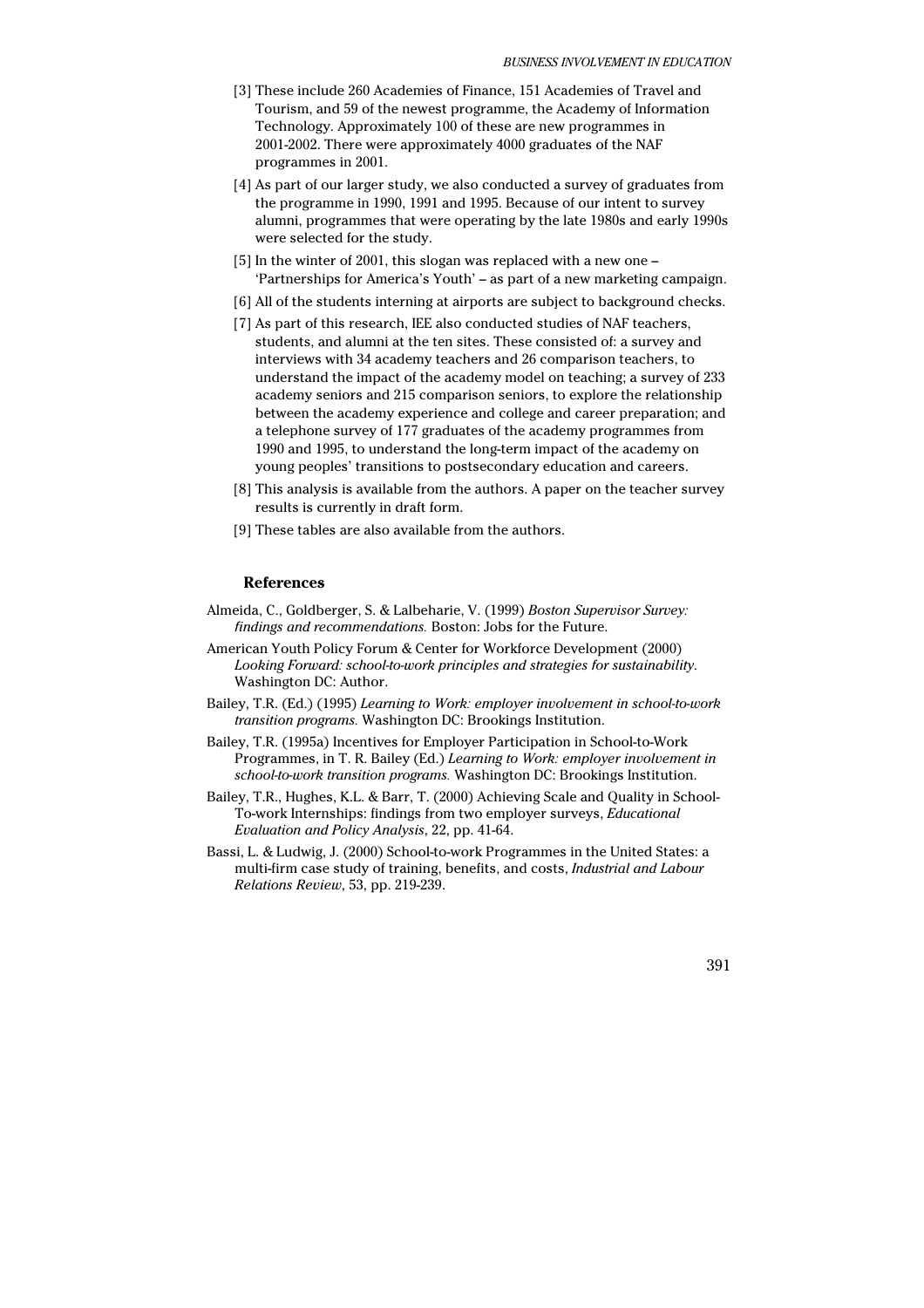- Cappelli, P., Shapiro, D. & Shumanis, N. (1998) *Employer Participation in School-to-Work Programs.* Unpublished manuscript.
- Commission on the Skills of the American Workforce (1990) *America's Choice: high skills or low wages!* Rochester: National Center on Education and the Economy.
- Dertouzos, M., Lester, R. & Solow, R. (1989) *Made in America: regaining the productive edge*. Cambridge: MIT Press.
- Haley, M. (2001) *Connecting Work and School: a statewide study of employer participation in Florida school-to-work Initiatives*. Miami: Institute for Workforce Competitiveness, Florida International University.
- Hamilton, S.F. (1990) *Apprenticeship for Adulthood*. New York: Free Press.
- Hershey, A.M. & Silverberg, M. (1993) *Employer Involvement in School-To-work Transition Programs: what can we really expect?* Princeton: Mathematica Policy Research, Inc.
- Hershey, A.M., Silverberg, M.K. & Haimson, J. (1999) *Expanding Options for Students: report to Congress on the national evaluation of school-to-work implementation*. Princeton: Mathematical Policy Research, Inc.
- Hughes, K.L. (1998) *Employer Recruitment is Not the Problem: a study of school-towork transition programs*, Working Paper No. 5. New York: Institute on Education and the Economy, Teachers College, Columbia University.
- Hughes, K.L., Bailey, T.R. & Mechur, M.J. (2001) *School-to-Work: making a difference in education*. New York: Institute on Education and the Economy, Teachers College, Columbia University.
- Hughes, K.L., Moore, D.T. & Bailey, T.R. (1999) *Work-based Learning and Academic Skills*, Working Paper No. 15. New York: Institute on Education and the Economy, Teachers College, Columbia University.
- Hulsey, L., Van Noy, M. & Silverberg, M.K. (1999) *The 1998 National Survey of Local School-to-work Partnerships: data summary.* Princeton: Mathematica Policy Research, Inc.
- Kazis, R. & Pennington, H. (1999) *What's Next for School-to-Career?* Boston: Jobs for the Future.
- Kazis, R. & Goldberger, S. (1995) The Role of Employers: the integration of workbased learning, in W. N. Grubb (Ed.) *Education through Occupations in American High Schools*, Vol. 2. New York: Teachers College Press.
- Kemple, J.J. (1997) *Communities of Support for Students and Teachers: emerging findings from a 10-site evaluation.* New York: Manpower Demonstration Research Corporation.
- Kemple, J.J. (2001) *Career Academies: impacts on students' initial transitions to postsecondary education and employment.* New York: Manpower Demonstration Research Corporation.
- Kemple, J.J. & Rock, J.L. (1996). *Career Academies: early implementation lessons from a 10-site evaluation.* New York: Manpower Demonstration Research Corporation.
- Kemple, J.J. & Snipes, J.D. (2000) *Career Academies: impacts on students' engagement and performance in high school*. New York: Manpower Demonstration Research Corporation.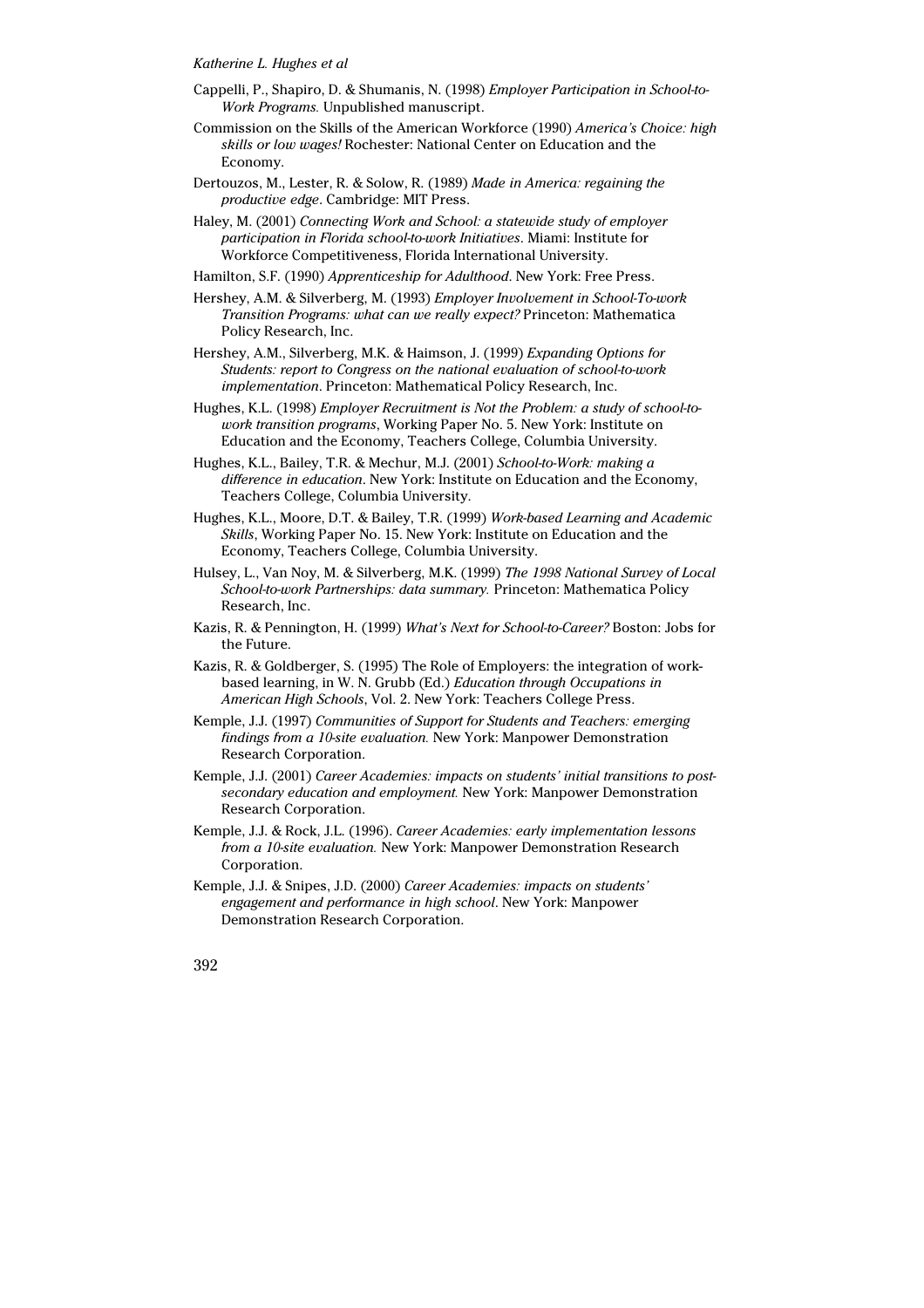- Kemple, J.J., Poglinco, S.M. & Snipes, J.C. (1999) *Career Academies: building career awareness and work-based learning activities through employer partnerships*. New York: Manpower Demonstration Research Corporation.
- Klein, S.G. (1995) Employer Incentives to Participate in a National School-to-Work Initiative, paper prepared for the National Assessment of Vocational Education. Berkeley: MPR Associates, Inc.
- Kopp, H., Kazis, R. & Churchill, A. (1995) *Promising Practices: a study of ten schoolto-career programs*, Executive Summary. Boston: Jobs for the Future.
- Linnehan, F. (1996) Measuring the Effectiveness of a Career Academy Program from an Employer's Perspective, *Educational Evaluation and Policy Analysis*, 18, pp. 73-89.
- Lynn, I. & Wills, J. (1994) *School Lessons Work Lessons: recruiting and sustaining employer involvement in school to work programs*. Washington DC: Institute on Educational Leadership.
- Miller, V. (2001) *The New Definition of Standards in American Education*, Backgrounder No. 1427. Washington DC: Heritage Foundation.
- National Capital Strategies Inc. (2001) *Research Findings of the Federalization of Education*. Washington DC: Author.
- National Center for Postsecondary Improvement (NCPI) and the Consortium for Policy Research on Education (1997) *Bringing School-To-work to Scale: what employers report: first findings from the new administration of the National Employers Survey* (NES-II) (NCPI-2-04). Stanford: Author.
- National Commission on Excellence in Education (1983) *A Nation at Risk.* Washington DC: US Department of Education.
- Office of Technology Assessment (1995) *Learning to Work: making the transition from school to work*. Washington DC: GPO.
- Orr, M.T. (1990) *Employment and Educational Experiences of Academy of Finance Graduates: final report*. New York: Academy for Educational Development.
- Orr, M.T. (1997*)* Organizational Change through Parallel Learning: unintended benefits of youth apprenticeship programmes for employers and schools, paper presented at the American Educational Research Association Annual Conference, March 25, 1997, Chicago.
- Orr, M.T. & Fanscali, C. (1995) *Academy of Travel and Tourism: 1993-4 evaluation report*. New York: Academy for Educational Development.
- Osterman, P. (1995) Involving Employers in School-to-Work Programs, in T. R. Bailey (Ed.) *Learning to Work: employer involvement in school-to-work transition programmes*. Washington DC: Brookings Institution.
- Phelps, L. & Jin, M. (1997) *Wisconsin Youth Apprenticeship Employer Survey*. Madison: Department of Workforce Development, Division of Connecting Education and Work.
- Secretary's Commission on Achieving Necessary Skills (SCANS) (1991) *What Work Requires of Schools: a SCANS report for America 2000*, US Department of Labor. Washington DC: US Government Printing Office.
- Secretary's Commission on Achieving Necessary Skills (SCANS) (1992) *Learning a Living: a blueprint for high performance*, US Department of Labour. Washington DC: US Government Printing Office.